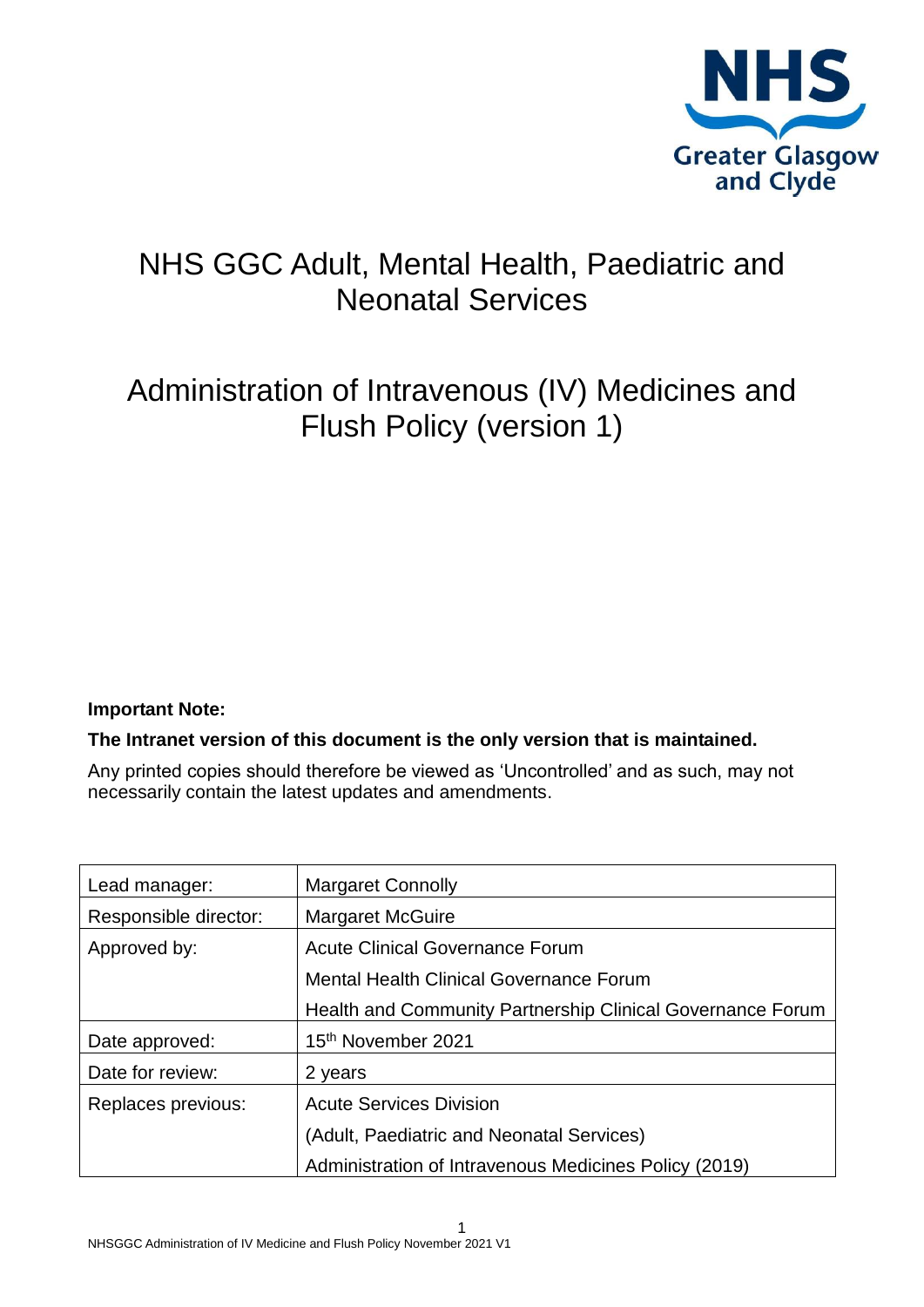# **Contents**

<span id="page-1-0"></span>

| <b>Introduction</b>                                                                 | 3  |
|-------------------------------------------------------------------------------------|----|
| <b>Scope</b>                                                                        |    |
| <b>Implementing the NMC Future Nurse / Midwife standards</b>                        |    |
| <b>Roles and responsibilities</b>                                                   |    |
| Independent check                                                                   |    |
| IV medicine administration education                                                |    |
| <b>Infection Control</b>                                                            | 6  |
| <b>Standard infection control precautions</b>                                       | 6  |
| <b>Hand hygiene</b>                                                                 | 6  |
| Personal protective equipment                                                       | 6  |
| <b>Management of care equipment</b>                                                 | 6  |
| Management of blood and body fluid spillage                                         | 6  |
| <b>Management of waste</b>                                                          | 6  |
| <b>Occupational risk</b>                                                            | 7  |
| Non touch technique                                                                 |    |
| <b>Needle free access devices (NFAD)</b>                                            | 7  |
| <b>Cleaning of NFAD &amp; access ports</b>                                          | 7  |
| <b>Consent for treatment</b>                                                        |    |
| <b>Prescriptions</b>                                                                | 8  |
| Administration of medications without a written prescription                        | 8  |
| General information on the administration of IV medicines                           | 9  |
| <b>Monitoring</b>                                                                   |    |
| <b>Method of preparing and administering IV medicines</b>                           | 10 |
| <b>IV Monographs</b>                                                                | 10 |
| Labelling                                                                           | 11 |
| <b>Priming and changing infusion systems</b>                                        |    |
| Infusion pumps and infusion charts                                                  |    |
| <b>Good practice points</b>                                                         | 13 |
| <b>Flushing</b>                                                                     | 13 |
| Procedure for preparation and administration of an IV bolus medication              | 17 |
| Procedure for adding and administration of medicines via a volumetric infusion pump | 19 |
| Procedure for adding and administration of medicines via a syringe pump             | 22 |
| <b>Appendix 1:</b> Related NHSGGC policies and guidance / guidelines                | 24 |
| <b>Appendix 2: Additional resource list</b>                                         | 25 |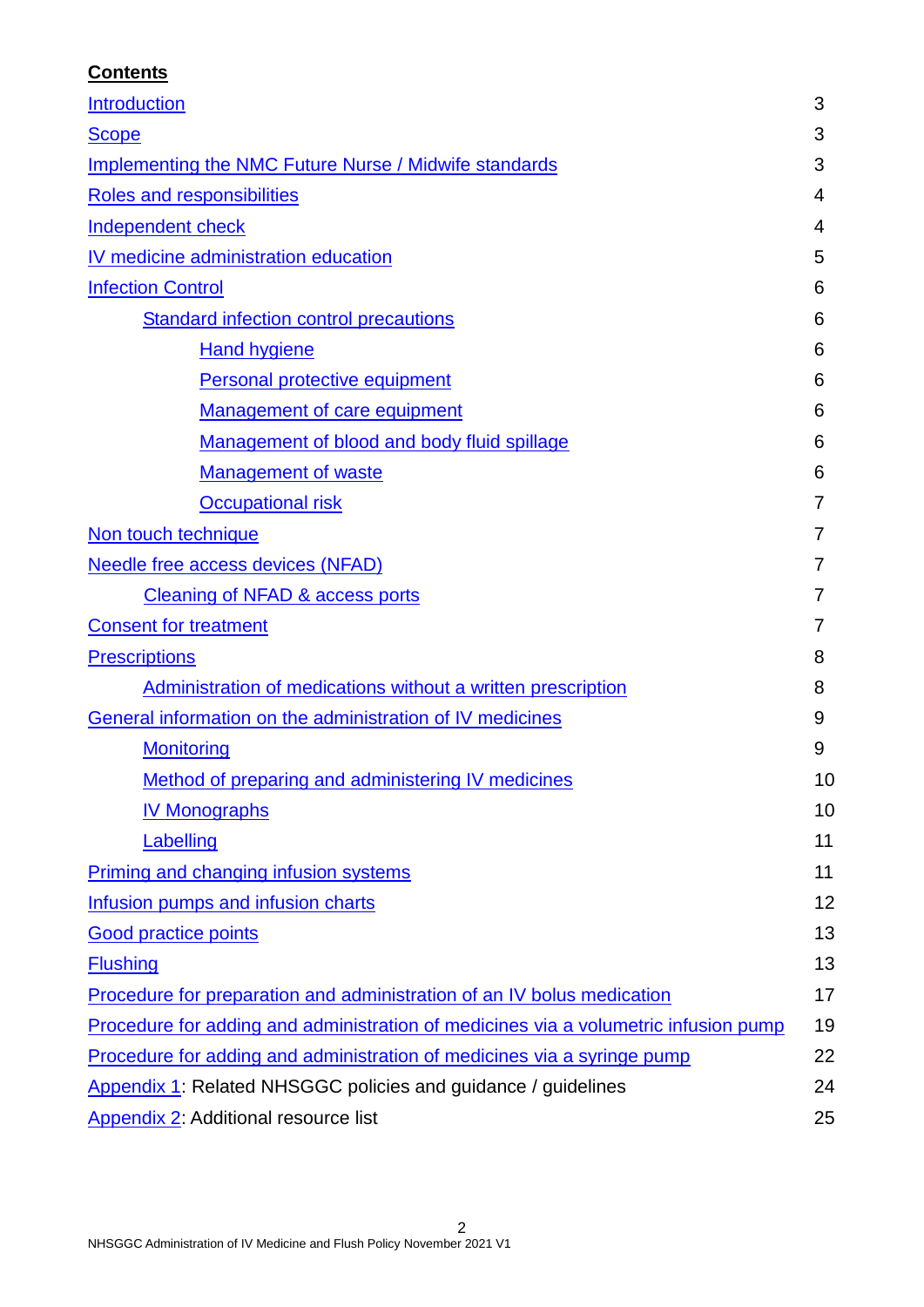# **Introduction**

The aim of this policy is to inform healthcare practitioners working in NHS Greater Glasgow and Clyde (NHSGGC) of their responsibilities in safe and effective intravenous (IV) medicines administration to reduce the risk of harm. This may include IV bolus, intermittent or continuous infusion administrations via a vascular access device (VAD).

For the purposes of this policy all health care practitioners are accountable for maintaining competence in accordance with the code of conduct and guidance of their professional body, to ensure they have the knowledge and skills to deliver safe and effective practice (Nursing and Midwifery Council (NMC) (2015), Health and Care Professions Council (HCPC) (2016), General Medical Council (GMC) (2013).

Prescriptions must be written on the current approved prescribing documentation, or prescribed electronically, in accordance with current local procedures.

The previous NHSGGC Acute Service Division Intravenous Flush Policy (2017) has now been incorporated into this policy. Details can be found on p14. This section outlines the exceptions relating to the administration of sterile 0.9% Sodium Chloride as an IV flush. There may be other specific exceptions for local areas which should be detailed in local standard operating procedures (SOPs).

For the purposes of this policy, VADs include peripheral venous catheters (PVC), midlines, all types of central venous catheter (CVCs) and implantable ports. It is the responsibility of individual practitioners to ensure that they are competent in accessing and managing VADs. This will require additional competencies to be achieved. Information on care and maintenance of VADs can be found in NHSGGC Vascular Access Device Procedure and Practice Guideline (2019). Further advice is available from Practice Development, the Vascular Access Service, specialist nurses and / or infection control nurses.

# <span id="page-2-0"></span>**Scope**

For the purpose of this policy the term practitioner will include all registered health care professionals (registered nurses / midwives / operating department practitioners (ODPs) / advanced nurse practitioners (ANPs), allied health care professionals (AHPs) and medical staff) within NHSGGC Acute Services Division who are required to administer IV medicines (including IV flush) as part of their role. This includes bank and agency practitioners.

*This policy outlines the responsibilities of medical staff as practitioners. However, medical staff will work in clinical situations where it is not possible to adhere rigidly to an independent second check as outlined throughout this policy. In these situations, a paused single check is permissible, and individual medical staff are accountable to ensure patient safety is not compromised.* 

<span id="page-2-1"></span>**Implementing the Future Nurse / Midwife Standards:**

**From September 2021** – this will also include **student midwives** in part 2 and part 3.

**From September 2022** – this will also include **student nurses** (all fields) in part 3.

As part of the updated NMC standards, student nurses and midwives can participate in calculations, checking, preparation, administration and monitoring of IV medicines via **peripheral venous route only**. This **must be** under the **direct supervision** of a registered healthcare practitioner who is competent in IV medicine administration.

Prior to this, student nurses and midwives must complete online theoretical modules and simulated practice within the Higher Education Institution (HEI) as part of the pre-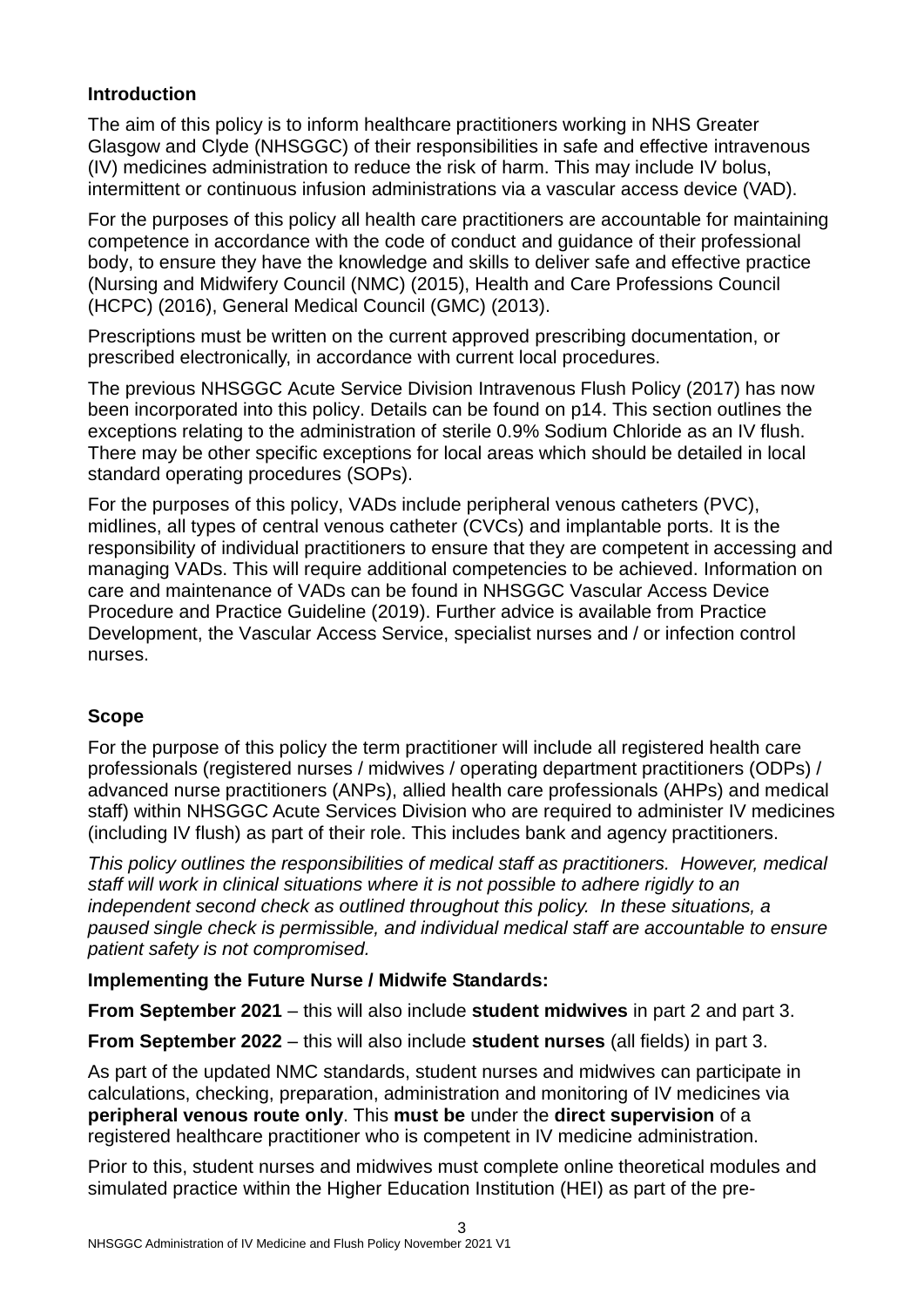registration programme. If student nurses / midwives are involved in the IV medicine administration process, they **must** use the NHSGGC's IV Medicine Administration competency document and certification process.

Although student nurses and midwives can be involved in the checking, preparation and administration of IV medicines and flush via peripheral route, consideration should be given to the complexity of calculations, experience of the supervising registered nurse / midwife and the available VAD. In some instances, 2 suitably prepared and competent registered staff will be appropriate. In all instances, the registered nurse(s) has professional accountability of the process.

This policy should be used in conjunction with other relevant guidelines and standards referred to Appendix 1.

Staff in specialist clinical areas caring for particularly vulnerable patient groups may have local standard operating procedures (SOP) in use which should be referred and adhered to.

#### <span id="page-3-0"></span>**Roles and Responsibilities**

For the administration of IV medicines, all practitioners must be appropriately trained and supervised until considered competent. A practitioner can be described as competent if they have had the necessary training, clinical experience, skills and knowledge to undertake a task safely.

Before any practitioner can commence IV medicines administration education they must be competent in the administration of medicines via other routes e.g. oral / subcutaneous / per rectum; and in the care of patients with a VAD in accordance with the requirements of their professional role. The NHSGGC Non IV Medicine Proficiency Framework (2016) should be utilised where newly qualified practitioners start a substantive or bank contracts and for all new registered nurses and midwives starting employment within NHSGGC. The framework should be completed within 2 weeks.

## <span id="page-3-1"></span>**Independent Check**

In NHSGGC all IV medications are required to be checked by 2 competent practitioners prior to administration with ideally, *both* practitioners competent in IV medicine administration. However, it is acknowledged that in practice this may often not be possible. Under such circumstance, providing that one of the practitioners is IV trained, the second checker can be a competent practitioner who has not completed the NHSGGC IV medicine administration competency programme (or equivalent e.g. part 2 student midwives and part 3 student nurses). Both practitioners checking the medication should be aware of its use, side effects, recommended route and method of administration prior to the administration of the medicine. Both practitioners **must independently** check:

- The prescription is valid
- The medication matches the prescription
- Appropriate diluents
- Calculations
- Correct patient

**This independent check should be undertaken at the same time. If this is not practically possible, both practitioners are responsible and accountable to ensure good communication with each other, and raise discrepancies and concerns.**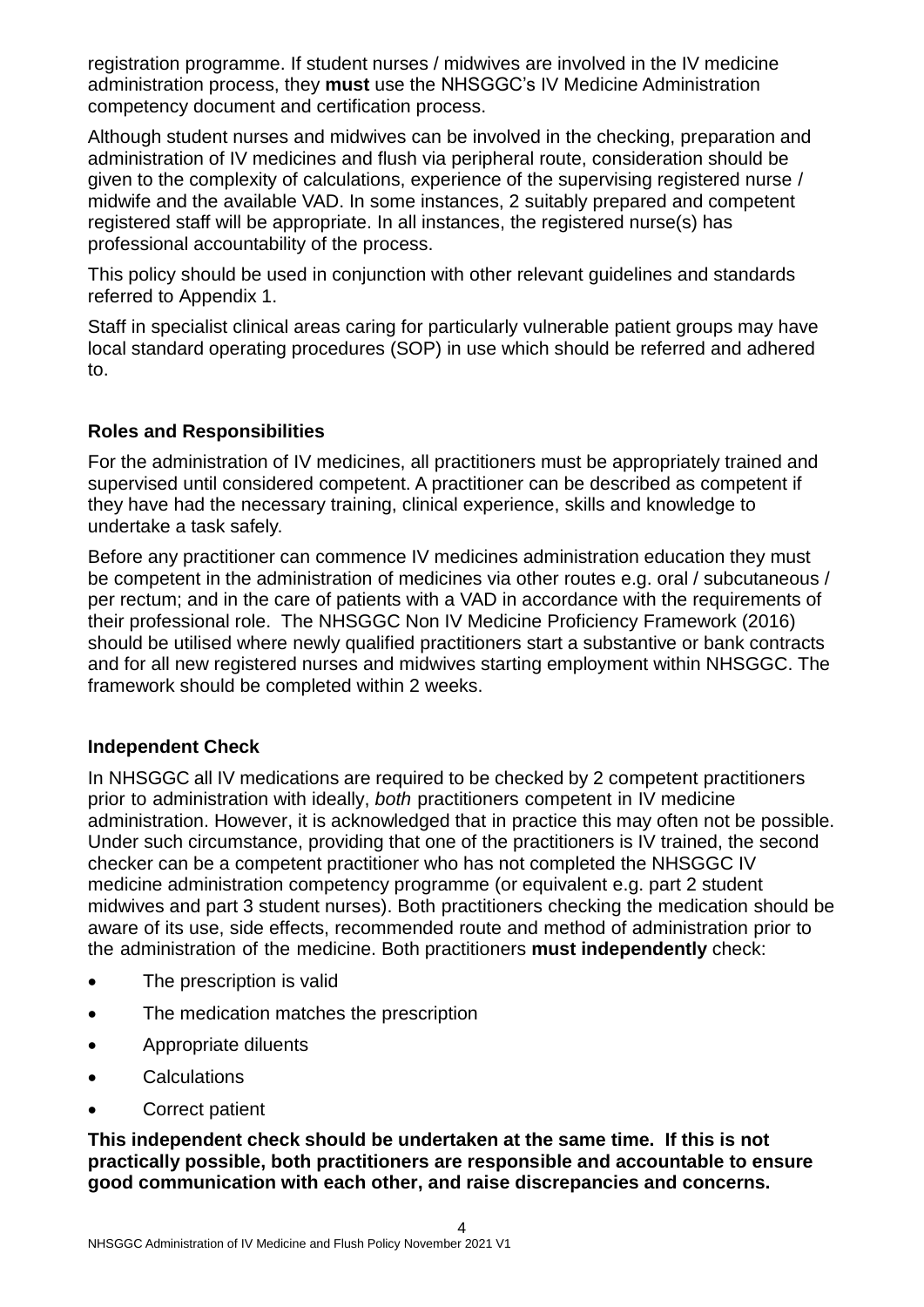If either practitioner is concerned or unsure about any aspect of the prescription, knowledge of medication or skills they should not administer the medicine, inform the patient's medical practitioner and seek support.

Medicines should be administered immediately following preparation, where practically possible. Two competent practitioners **must independently** confirm that:

- The medicine prescription kardex / infusion prescription chart is fully completed
- The patient is not allergic to the medicine prescribed
- The correct patient has been identified and is wearing a name band (NHSGGC Acute Services Division Patient Identification Policy (2015))
- The prescribed medicine / dose and infusion fluid is appropriate for the patient
- The medicine(s), any diluent / reconstituting fluids and flushing agents are within their expiry dates and compatible with one another and with any IV fluids being administered at the same time. If compatibility is unknown seek pharmacist and / or medical staff advice
- The scheduled dose has not already been administered; supplementary charts / documentation / 'once only' section of the prescription kardex must be checked
- Independent calculations **must be** performed by each practitioner to confirm that the prescribed dose is correct and that the end volume / concentration / rate to be administered are correct. Discuss any discrepancies prior to medicine administration with the prescriber and seek advice from pharmacy if required
- The solution to be administered is free of visible particles and is of the correct colour
- Pump rate set correctly by 2 practitioners

*['Chance to Check'](http://www.staffnet.ggc.scot.nhs.uk/Corporate%20Services/Clinical%20Governance/Clinical%20Risk/Pages/ChancetoCheckPage.aspx)* is an initiative which highlights the importance of the correct administration of medications. It raises awareness of what administration practices are acceptable and uses four key statements as part of a checking process. Chance to Check also reinforces the need for staff administering medications to take the time to ensure the task is carried out efficiently, without interruption or delay.

T **Chance to Check:**  $\checkmark$  I know what this drug is This drug and dose is suitable for this patient  $\checkmark$  The patient verbally confirms their name if possible

The patient's name band matches the kardex

**Registered** practitioners who have **not** completed the NHSGGC IV medicines competency programme or equivalent:

- **Cannot** administer IV medicines or flush VADs unless as part of supervised practice for completion of NHSGGC competency programmes
- Can be the second checker for IV medicines preparation or administration
- Can be second checker for IV controlled medicine administration
- Can be the first checker for IV fluids (e.g. 0.9% sodium chloride, 5% glucose, hartmanns) but not any fluids with additives e.g. potassium chloride

#### <span id="page-4-0"></span>**IV Medicine Administration Education**

The administration of IV medication is carried out by practitioners who have a certificate to demonstrate that they have successfully completed the NHSGGC IV medicines administration competency programme, or equivalent.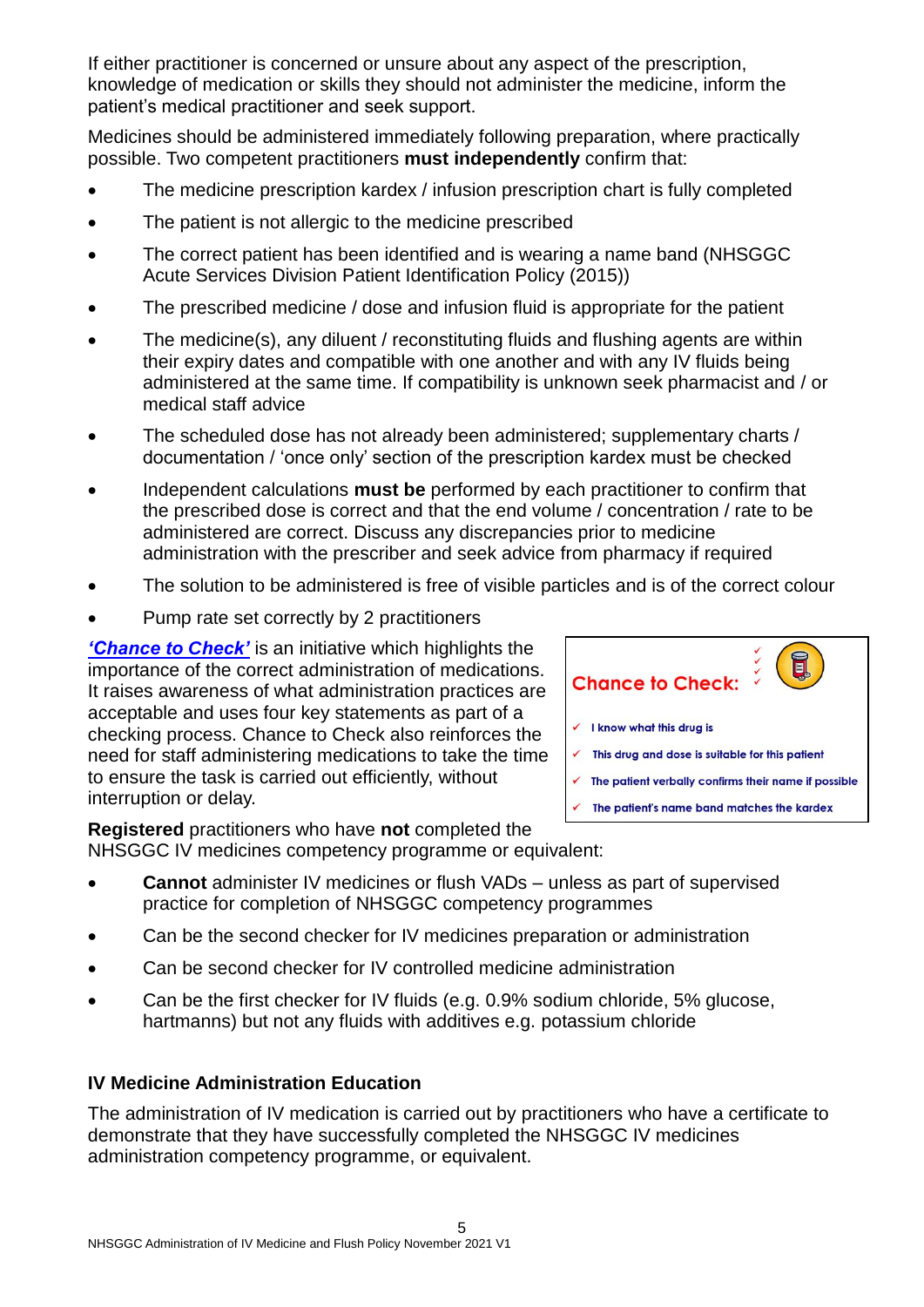If a practitioner has completed an IV medicines administration course out with NHSGGC, and has evidence of achieving competence (certificate or competency assessment documentation) they **do not** need to repeat the programme in NHSGGC. The practitioner undertakes supervised practice to demonstrate safe and effective practice using appropriate NHSGGC documentation.

If a practitioner has successfully completed an adult IV medicine administration competency programme and moves to paediatric / neonatal services, they must undertake a paediatric IV medicines administration competency programme.

The practitioner will:

Attend and complete the recognised NHSGGC (or equivalent) IV medicine administration competency programme; which includes education on:

- Professional aspects of IV medicine administration
- Infection control aspects of IV medicine administration
- Pharmaceutical aspects of IV medicine administration, including antimicrobial stewardship
- Theoretical aspect of IV medicine administration
- Calculations and a calculations assessment

From September 2021 student midwives will complete the equivalent theoretical aspects in part 2 of the pre-registration programme.

From September 2022 student nurses (all fields) will complete the equivalent theoretical aspects in part 3 of the pre-registration programme.

The practitioner / student nurse / midwife will then complete supervised practice and achieve competence in the preparation and administration of IV medicines in their clinical area.

On successful completion of the competency based programme, a certificate will be sent to the practitioner as evidence of completion. This should be retained in their portfolio.

## <span id="page-5-0"></span>**Infection Control**

<span id="page-5-1"></span>**Standard Infection Control Precautions (SICPs):** Current local and national quidance advise that SICPs should be embedded into all aspects of care delivery including care of patients receiving IV medicines. The principles of SICPs should be used **by all** staff **in all**  care settings **at all** times **for all** patients whether infection is known to be present or not. The application of SICPs ensures the safety of patients, staff and visitors and is determined by the degree of risk encountered including the task / level of interaction and/or the level of exposure to blood or other body fluids.

There are 10 elements which make up SICPs, 6 of which must be applied for all procedures within this policy:

<span id="page-5-2"></span>Hand hygiene: Practitioners must undertake [hand hygiene at key moments](http://www.nhsggc.org.uk/your-health/infection-prevention-and-control/hand-hygiene/) to reduce the risk of contamination and infection.

<span id="page-5-3"></span>**Choice of Personal Protective Equipment (PPE):** Before undertaking any procedure, practitioners must assess any likely exposure to blood and / or body fluids and ensure that PPE is worn to provide protection for the practitioner. A minimum of disposable apron and non-sterile nitrile gloves must be worn. Gloves should be changed if they become visibly contaminated and / or a perforation / puncture is suspected. In addition, staff should consider the need for a surgical mask / eye protection if splashing of blood or body fluids is anticipated. Control Of Substances Hazardous to Health (COSHH) guidelines should also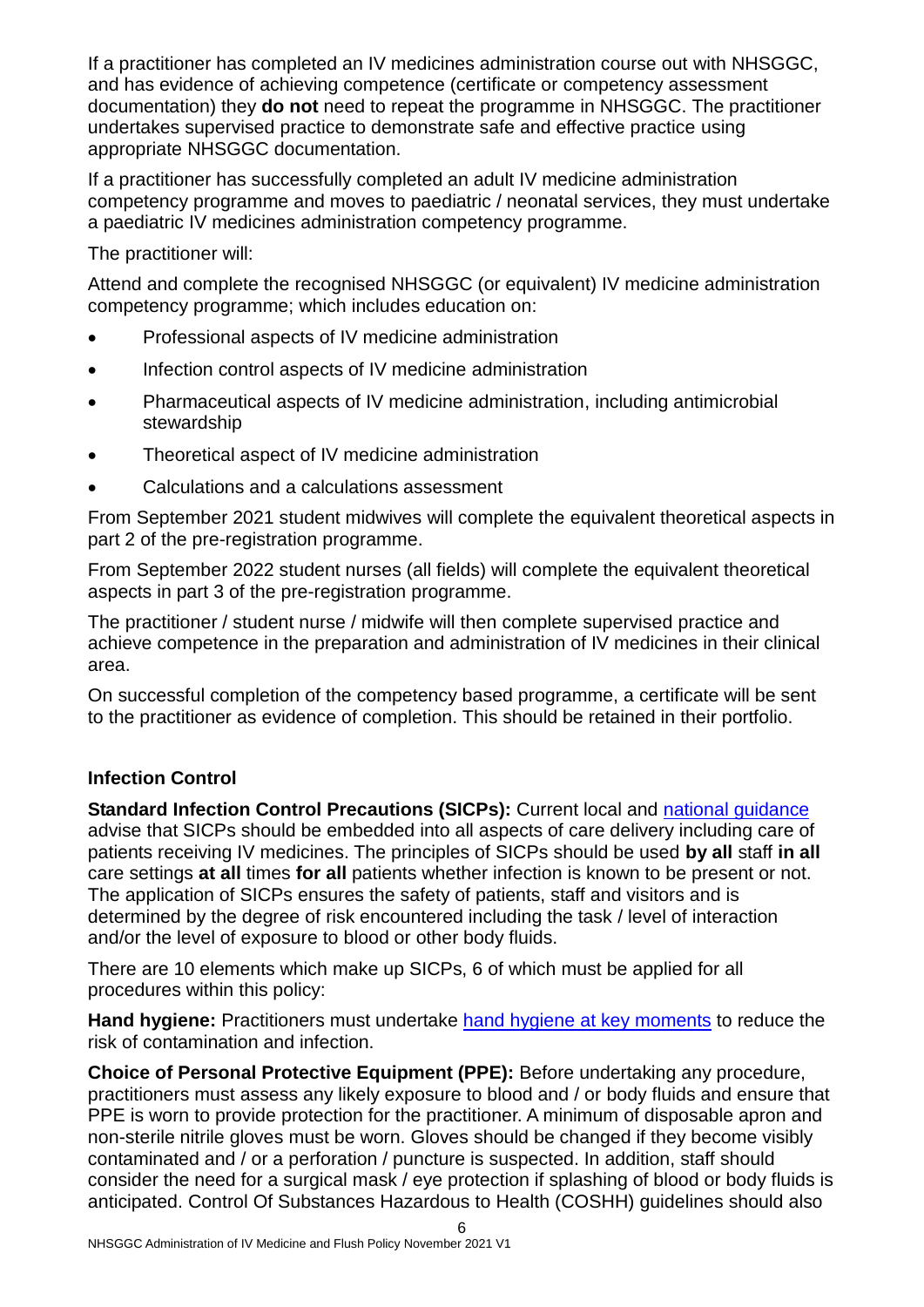be adhered to in all aspects of the preparation and administration process.

Additional precautions may be necessary for different types of VADs e.g. sterile gloves may be required if there is risk of contamination of sterile key parts / sites**.** It is the practitioner's responsibility to undertake a risk assessment and choose appropriate equipment for personal and patient protection. All PPE must be removed on completion of task and immediately placed in a clinical healthcare waste bin after which hand hygiene **must** be undertaken**.** 

<span id="page-6-0"></span>**Management of care equipment:** All reusable care equipment should be clean at point of use. Further information can be found [here.](https://www.nhsggc.org.uk/your-health/infection-prevention-and-control/decontamination/)

<span id="page-6-1"></span>**[Management of blood and body fluid spillage:](https://www.nipcm.hps.scot.nhs.uk/chapter-1-standard-infection-control-precautions-sicps/#a1084)** All blood and body fluid spillage should be cleaned.

<span id="page-6-2"></span>**[Management of waste](http://www.nipcm.scot.nhs.uk/chapter-1-standard-infection-control-precautions-sicps/)**: All waste should be disposed of in an appropriate clinical waste bag or sharps bin:

<span id="page-6-3"></span>**[Occupational risk:](http://www.nipcm.scot.nhs.uk/chapter-1-standard-infection-control-precautions-sicps/)** Appropriate procedures and quidance should be followed to reduce the risk of occupational hazards (e.g. needle stick injuries). Needlesafe equipment (e.g. safety hypodermic needles) should be used to reduce the risk of needlestick injury.

<span id="page-6-4"></span>**Aseptic Non Touch Technique (ANTT®):** A non touch technique should be adopted when administering IV medications to maintain asepsis. This involves not touching the key parts / sites such as the tip of a syringe or a needle free access device / access port once it has been decontaminated. The needle free access device or access port must be cleaned with 2% chlorhexidine in 70% isopropyl alcohol for 30 seconds and allowed to dry before administering IV medicines / flush. The risk of contamination of these key parts/sites must be assessed to choose the appropriate level of precaution. For example, non sterile gloves are acceptable in the majority of circumstances when accessing VADs using a non touch technique, however, sterile gloves may be chosen in more complex procedures to reduce risk of contamination. The clinician should risk assess each procedure, bearing in mind the condition and location of the patient, to decide the approach / equipment required. Access to the NHSGGC Aseptic Non Touch Technique (ANTT®) guideline can be found [here.](http://www.staffnet.ggc.scot.nhs.uk/Acute/Division%20Wide%20Services/Practice%20Development/Pages/ANTT.aspx)

<span id="page-6-5"></span>**Needle Free Access Devices (NFAD):** A NFAD is a capless valve that is attached to a VAD. The purpose of NFAD is to reduce the risk of catheter related blood stream infections and needle stick injuries. These should be attached to VADs, unless these connectors are inappropriate for use with a particular VAD.

All NFADs, whether single or multiple, with or without extension sets, must be primed before use with sterile IV 0.9% sodium chloride. There are a variety of different NFADs available and practitioners should choose a NFAD appropriate to the patient's need and VAD requirements.

<span id="page-6-6"></span>**Cleaning of access ports / NFAD:** When accessing any VAD, care should be taken to adequately clean the access port or NFAD for 30 seconds with a 2% chlorhexidine in 70% isopropyl alcohol wipe ('*scrub the hub'*) and allow to air dry. Port protectors (alcohol impregnated) may also be considered as part of a strategy to reduce the risk of catheter related blood stream infections (CRBSI).

IV medicines / fluids / flush should be administered via the NFAD. The top port of the PVC should **not** be used to routinely administer IV medication in clinical practice. This area cannot be cleaned adequately and therefore the risk of introducing infection is high. The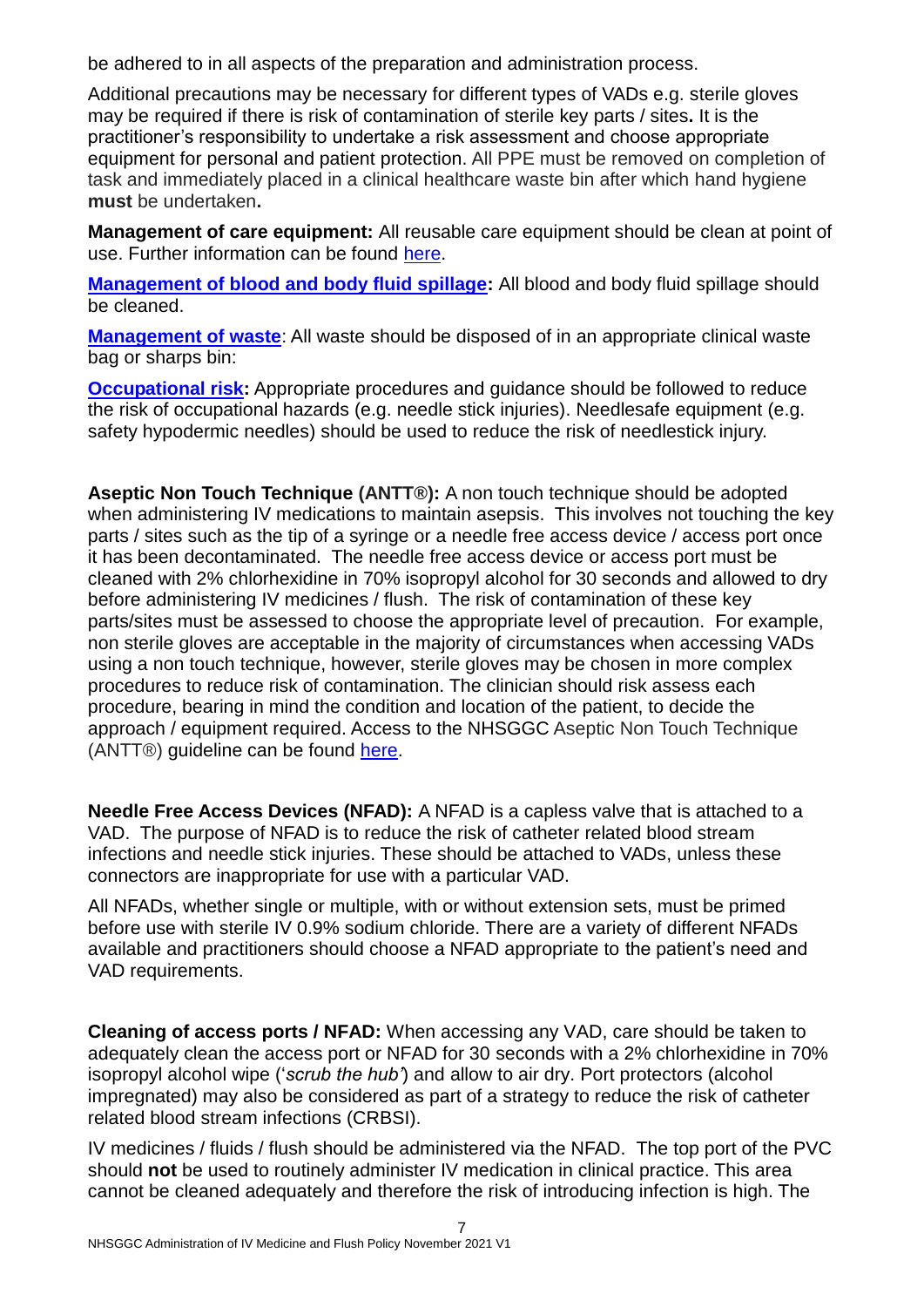<span id="page-7-0"></span>top port of the PVC should **only** be used on sterile (brand new) PVC (immediately following insertion) and in emergency situations.

# **Consent for Treatment**

Consent is required before practitioners undertake any care for a patient. This may be informal (verbal) or formal (written) for more complex procedures. If there is evidence of impaired capacity, either temporarily or permanently, an adult with incapacity form (AWI) should be completed by medical staff to allow health care practitioners to provide treatment that is required. In emergency situations, practitioners should use clinical judgement as to whether the risks of delaying a procedure outweigh the need for formal consent. The patient should be fully informed about treatment and potential side effects; and provided with patient information leaflets where necessary.

Children and young people: Those under 16 years have legal capacity to consent (or refuse) treatment on their own behalf, if they are deemed capable of understanding the nature and possible consequences of treatment. A parent or legal guardian may consent to medical treatment *if* the child lacks decision-making capacity.

[NHSGGC Consent policy](http://www.staffnet.ggc.scot.nhs.uk/Corporate%20Services/Clinical%20Governance/Key%20Information/Consent%20to%20Treatment/Consent%20Policy%20FINAL.pdf) of healthcare assessment, care and treatment should be referred and adhered to.

# <span id="page-7-1"></span>**Prescriptions**

Medicines must be prescribed by a registered Doctor/ Dental Practitioner or a practitioner who has successfully completed a professionally recognised prescribing course to allow independent prescribing.

All prescribers will follow the guidance laid out in the NHSGGC Safe and Secure Handling of Medicines in Hospitals Wards and Theatre Departments (2008).

Permitted abbreviations:

Kg = kilogram

 $g = gram$ 

 $mg =$  milligram

 $L =$  litre

 $ml = millilitre$ 

There are **no** permitted abbreviations for **microgram, nanogram** or **international unit** and these should be written in full.

Standardised NHSGGC documentation should be used where possible. [Samples](http://www.staffnet.ggc.scot.nhs.uk/Clinical%20Info/MPC/Pages/MPCHP.aspx) of charts are available on StaffNet.

Prescription records may include, but are not limited to:

- Main medicine prescription chart (Kardex)
- Insulin prescription form
- Gentamicin prescription form
- Vancomycin prescription form
- Electronic prescription record (e.g. Hospital Electronic Prescribing and Medicine Administration (HEPMA) Chemocare or CareVue)
- Intravenous infusion fluid prescription charts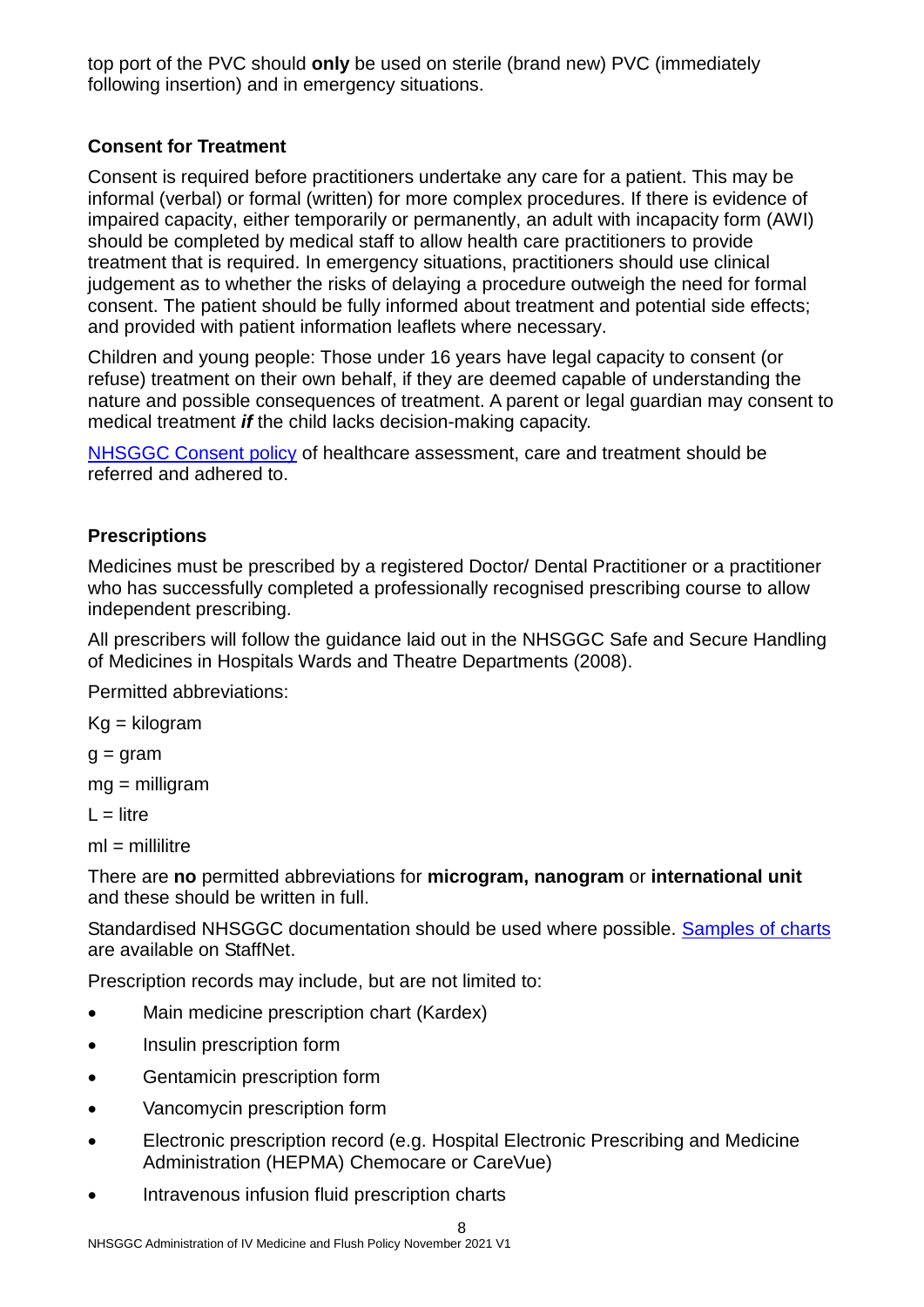- Parenteral nutrition prescription
- Discharge prescription
- Patient Controlled Analgesia (PCA) chart
- Continuous infusion pump chart
- Patient Group Directive (PGD)

It is the responsibility of the individuals involved in the prescription and administration process to ensure that the correct prescribing and monitoring documentation has been commenced. This may include more than one of the prescription documents listed above. Adult and paediatric versions are available and there may be differences between these documents.

<span id="page-8-0"></span>**Administration of medications without a written prescription**: Medicines must only be administered without a written prescription in emergency situations. A verbal instruction to administer medicines via telephone is not acceptable, unless in exceptional circumstances and must be approved by the practitioner in charge. Telephone orders must only be accepted for medicines that have been previously prescribed on the medicine kardex / charts. Process and requirements for obtaining verbal and telephone prescriptions are outlined in NHSGGC Safe and Secure Handling of Medicines in Hospitals Wards and Theatre Departments (2008) (Section 14.6 and 14.7).

# <span id="page-8-1"></span>**General information on the administration of IV medicines**

If there is another patient with the same or similar name, a yellow warning sticker should be applied to all prescription records to indicate this.

Individual patient condition is fundamental in decision making regarding a suitable method of IV medicine administration e.g. IV bolus administration / intermittent infusion or continuous infusion. Consideration must be given to patient's clinical condition, available VAD and the medicine being administered. Practitioners should be aware of the [IV](https://scottish.sharepoint.com/sites/GGC-ClinicalInfo)  [medicine monographs / injectable medicine administration guide](https://scottish.sharepoint.com/sites/GGC-ClinicalInfo) which are available both online and hard copy format in acute clinical areas providing guidance for staff on correct method of IV medicine administration.

Pre prepared solutions / medicines should be used in preference to preparing medicines at ward level e.g. crystalloids with potassium chloride.

Any change to the IV prescription, resulting in partially filled syringes, bags or bottles must be discarded immediately and not be stored for later use. This fluid / medication is no longer safe to use and must be disposed of following the Pharmaceutical Waste guideline.

<span id="page-8-2"></span>**Monitoring:** Regular monitoring of the infusion site(s) and volume(s) of fluid infused must be recorded using the appropriate documentation, for example VAD care plan / bundle, fluid prescription and fluid balance charts.

The VAD and insertion site must be checked for patency and signs of phlebitis before, during and after the administration of any IV flush or medicine. If the VAD is not being used for continuous infusions, then the patency of the device should be assessed at least once per day (unless the central VAD has been appropriately 'locked' – see [Vascular Access](http://www.staffnet.ggc.scot.nhs.uk/Acute/Division%20Wide%20Services/Practice%20Development/GGC%20PD%20Calendar/Pages/default.aspx)  [Device guideline](http://www.staffnet.ggc.scot.nhs.uk/Acute/Division%20Wide%20Services/Practice%20Development/GGC%20PD%20Calendar/Pages/default.aspx) for more information).

If the visual inspection phlebitis score (VIP) is 2 or more then the PVC should be removed, documented on PVC care plan / bundle and re sited if required. A PVC / CVC care plan / bundle is required to be completed at least twice per day. Frequency of VAD checks by a healthcare practitioner is dependent on clinical area, patient's clinical condition and types

9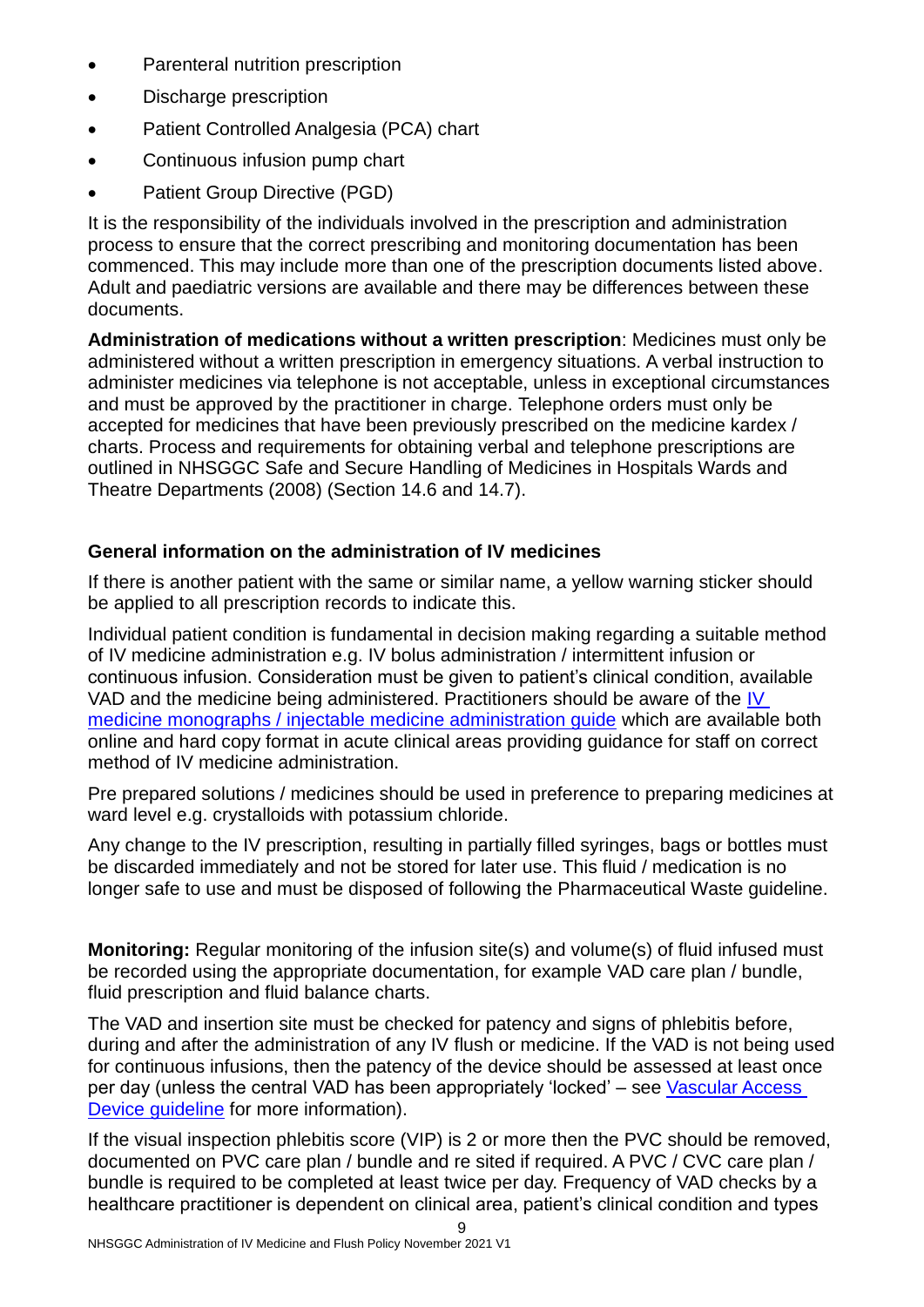of IV medicines being administered e.g. patients receiving irritant medications may have increased frequency checks.

If a medicine is administered IV using an infusion pump, the pump must be checked hourly to ensure that the correct rate of infusion is being administered. A record of the rate set and volume infused will be recorded by the practitioner using the IV infusion monitoring form (pump chart) or equivalent documentation. For example, in paediatric services this information, with addition of a pressure check, will be documented on the Royal Hospital for Children fluid balance chart.

When using a volumetric infusion pump (not a syringe device), the infusion device shall be confirmed as administering fluid by:

- Observing drops falling within the mini-drop chamber of the infusion line
- Cross-referencing the volume delivered and the volume left in the container (increments are seen at the edge of the printed side of the containers)
- Examining the infusion line and any extension set to confirm that they are connected to the patient and that any lumen clamps (of VADs / NFADs) are open to allow the delivery of fluid / medication

When using syringe pumps, the flow of fluid can only be seen as being delivered to the patient by confirming the movement of fluid from the syringe to the patient. This will be performed by:

- Cross-referencing the volume delivered and the volume left in the syringe
- Examining the infusion line and any extension set to confirm that they are connected to the patient and that any lumen clamps (of VADs / NFADs) are open to allow the delivery of fluid / medication

Volume to be infused limits or drop sensors must be set on the infusion pump whenever possible to minimise the risk of:

- Over or under infusion of fluid / medication
- Air being drawn into the infusion line upon the completion of a reservoir of infusion fluid / medication

Medical staff must be informed when the infusion of medication is not completed due to difficulty with vascular access and this must be documented.

#### **Infusion devices do not alarm in the event of infiltration or extravasation. Hence, the requirement for site inspection and documentation of VAD insertion site.**

If a fluid balance chart is required for patient monitoring, it should be available to record the amounts of all fluid volumes infused, with a continuous total maintained for each 24 hour period. This should be documented once the fluids have been administered, rather than when the IV fluid infusion is commenced.

Additional patient monitoring may be required (e.g. ECG monitoring) when administering some IV medications. Consideration should be given to type of IV medication, individual patient clinical condition and duration of infusion.

<span id="page-9-0"></span>**Method of preparing and administering IV medicines:** The following information sources should be used whenever possible for the preparation and administration of medicines:

<span id="page-9-1"></span> **NHSGGC adult and paediatric IV medicine monographs**. Available as hard copy on all wards. Electronic copies available via ['clinical info'](https://scottish.sharepoint.com/sites/GGC-ClinicalInfo) section via StaffNet. Username and password are detailed on the StaffNet page, or contact pharmacy for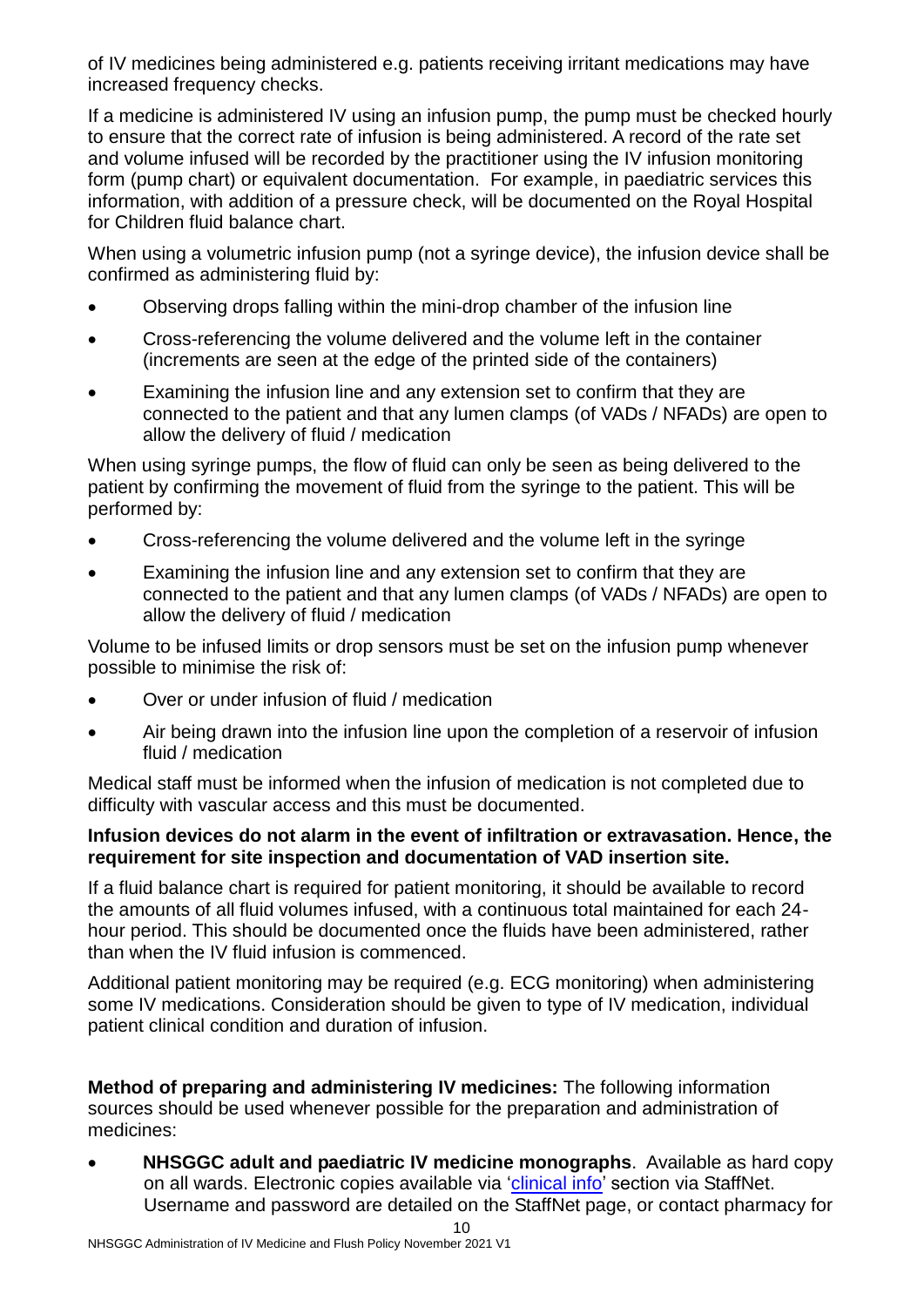details. All clinical areas should have an IV monograph folder and are responsible for ensuring that these are kept up-to-date by having an allocated person responsible for liaising with pharmacy services

- [Neonatal drug formulary](http://www.knowledge.scot.nhs.uk/child-services/communities-of-practice/neonatal-managed-clinical-networks/west-of-scotland/neonatal-drug-formulary-(wos).aspx) (WoS)
- The medicine manufactures information leaflet
- British National Formulary (BNF) / British National Formulary for Children (BNFC)
- Pharmacy medicine information department or the clinical pharmacist (within working hours – contact via switchboard)
- On call pharmacist (out with working hours contact via switchboard)
- [NHSGGC Therapeutics Handbook](https://handbook.ggcmedicines.org.uk/)

Advanced preparation of multiple medications, for different patients, increases the risk of error. All practitioners involved in the administration of IV medication must be aware of these patient safety risks throughout the process and strategies should be implemented to minimise the occurrence of error.

All IV medicines must be clearly identifiable at all stages during preparation and administration.

Luer-locking administration sets must be used for all infusion systems. This will include luer-lock syringes for use on syringe pumps and devices.

Anti-siphon valves should be considered and syringe pumps positioned in the line with the patient to reduce the risk of inadvertent free flow.

When accessing fluid from a rigid container e.g. a glass bottle, the IV administration set will need an air inlet to allow filtered air into the bottle before liquid can easily leave the container. If the air inlet is not integral to the administration set, a separate air inlet should be used. If the liquid is particularly viscous and not easily leaving the container, a sterile air inlet needle which has a filter can be used BUT the administration sets in-line air inlet, if present, must then be put to the closed position as liquid may leak out at this point. This could increase risk of bacterial contamination, liquid could spill onto the electric infusion pump and risk injury and under administration of IV medication.

During IV medicine administration practitioners should check solutions for signs of crystallization / discolouration / abnormalities.

<span id="page-10-0"></span>**Labelling:** All infusions with medicines added at ward level must have a yellow label completed legibly to identify the following:

- Patient name, CHI number and ward number
- Added medication and dose
- Diluent and volume
- Date and time of preparation
- Date and time of expiry for continuous infusions
- Initials of the two practitioners involved in the preparation of medication

The label will be attached securely to the infusion bag / syringe in such a fashion that it does not obscure any other writing/printing or fluid levels. If the label is illegible, smudged, torn or detached from the container, the medicines should not be administered and be discarded.

Pharmacy aseptic units will follow their own nationally agreed standards for labelling.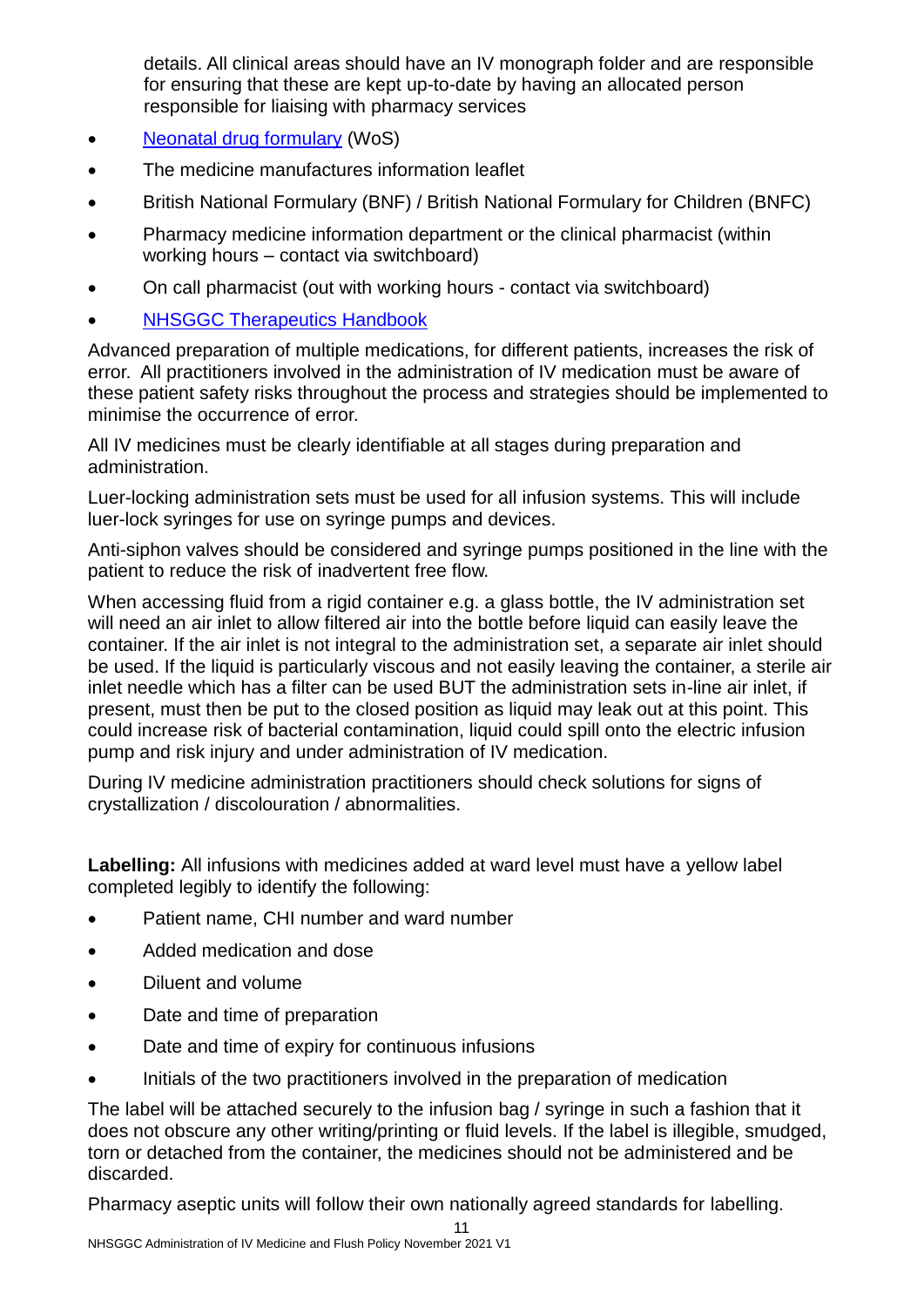Where multiple infusions are in progress, individual labels identifying the name of medication / infusion fluid must be applied to the infusion line, near the VAD connection point.

When a patient is receiving various infusion therapies via other routes, e.g. IV, epidural and subcutaneous infusions, each infusion line should be clearly marked with a label to identify the route of administration.

### <span id="page-11-0"></span>**Priming and changing infusion systems**

All infusion systems must be fully primed prior to attaching to VAD / NFAD. If an infusion device is being used, this prime function should be utilised.

IV administration sets must be changed every 72 hours. This may be different for certain medications – some administration sets are changed every 12 or 24 hours. For example:

- If the medicine manufacturer's guidance on stability (or the IV monograph) states that the infusion must be changed more frequently than 24 hours
- When blood/blood products are used. The system should be changed on completion of transfusion or every 12 hours, whichever is soonest

Check local policy and guidelines.

#### **All infusion bags and syringes prepared at ward level / clinical area must be changed at least every 24 hours.**

Appropriate documentation should be accurately completed.

Bacterial filters may be used according to local policy and guidelines.

When an administration set is connected to a VAD, it is essential, that a **closed system** is maintained, avoiding unnecessary disconnection. When the closed system is interrupted it is essential to observe a non touch technique to maintain asepsis. Administration sets are single use and should be discarded once disconnected. In some clinical situations, it may not be possible to avoid disconnection of administration sets due to the type of treatment being administered to the patient. The practitioner should assess the rationale for the disconnection. If it is essential for patient care that the treatment / equipment cannot be disposed of, a strict non touch technique should be adhered to throughout the procedure, the VAD should be flushed an appropriate volume for the VAD in use of 0.9% sodium chloride (NaCl) in a 10ml syringe, and the administration set sealed with a sterile protective cap. Flush volumes will vary depending on the VAD in use. Flush volume should be large enough to flush the full length of the VAD. Smaller volumes of flush may be considered in neonates and paediatric services.

#### <span id="page-11-1"></span>**Infusion pumps and infusion charts**

An IV infusion prescription record (e.g. a pump chart) must be correctly completed by the prescriber and identify the patient and the fluid / medication regime. The volume infused, volume remaining and rate of infusion must be documented hourly on the IV pump chart or equivalent documentation. For example, in paediatric services this information, with addition of a pressure check, will be documented on the Royal Hospital for Children fluid balance chart.

Discontinuation of infusions should be documented on IV infusion prescription record and the prescription kardex.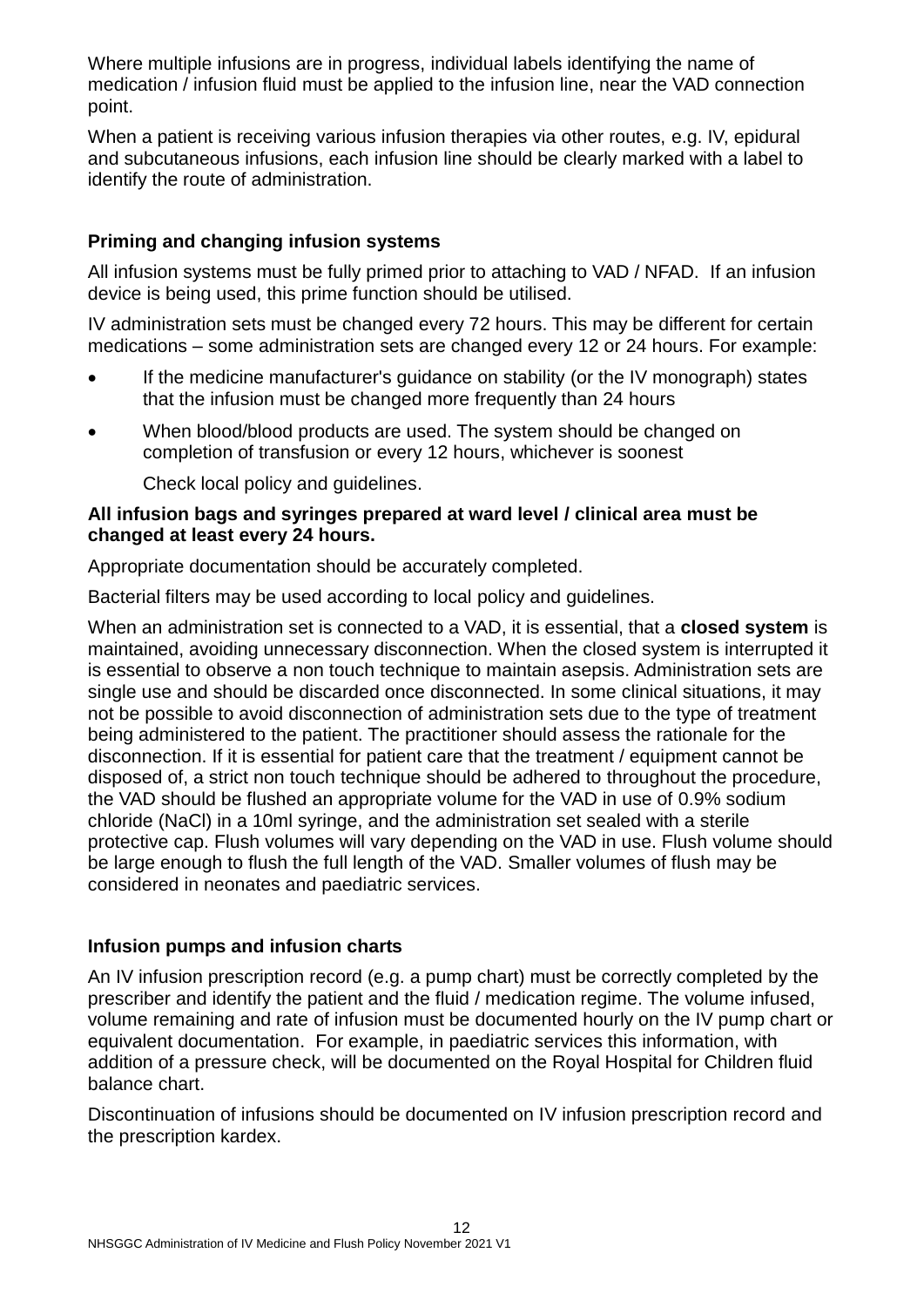All syringe pumps need to be calibrated to a specific brand of syringe, therefore it is vital to ensure that the correct brand of syringe is used. Incorrect brand of syringe can lead to errors in the rate of the infusion.

On commencement of continuous infusion of IV medication two practitioners must check and sign to confirm the correct patient and prescription. Initial medicine preparation checks, rate of infusion and further infusion rate changes must be checked and documented by 2 practitioners on the IV infusion prescription record.

# <span id="page-12-0"></span>**Good Practice Points**

An individual patient's IV medicines should be prepared at one time to reduce the risk of error.

IV medication should not be prepared in advance of administration, unless there is a clinical rationale, as this increases the risk of bacterial contamination, incorrect medication being administered and may affect stability of the medicine.

Practitioners **must** only administer IV medicines that they have either prepared or checked themselves, have been prepared by pharmacy aseptic unit or which are supplied as ready to use preparations (NHSGGC Safe and Secure Handling of Medicines in Hospitals Wards and Theatre Departments (2008).

All VADs **must** be removed when no longer clinically indicated. Practitioners should review the need for intravenous therapy on a daily basis and consider IV to oral switch over [\(IVOST\)](http://www.staffnet.ggc.scot.nhs.uk/Info%20Centre/PoliciesProcedures/GGCClinicalGuidelines/GGC%20Clinical%20Guidelines%20Electronic%20Resource%20Direct/IV%20to%20Oral%20Antibiotic%20Switch%20Guideline%20(IVOST)%20Adult.pdf) if appropriate.

VADs that are not in daily use, e.g. central VADs and dialysis CVCs, may require to be 'locked' to reduce the risk of occlusion. Sterile sodium chloride 0.9% solution should be used to flush and lock VADs. In the event that heparinised saline and taurolidine citrate is used, this must be clearly documented as an exception to normal practice. Consideration should be given to the type and strength of 'lock' that is in place to decide on whether aspiration of 'lock' is required. For example, sodium chloride would not normally require to be aspirated and discarded however, heparin / taurolock **must** be aspirated and discarded to avoid the administration of the 'lock' to the general circulation of the patient as this will significantly increase the risk of coagulopathy.

The practitioner responsible for the clinical area must be informed of:

- any change in the patient's condition
- any change in the VAD insertion site and / or IV in-line pressure monitoring, which cannot be accounted for
- any medication incident or near miss that has occurred. Medical staff must be informed when a medication incident has occurred and a Datix report completed. The patient involved with the medication error / incident must be informed

# <span id="page-12-1"></span>**IV Flush**

Situations where IV flush solutions are administered include, but are not limited to:

- On insertion of a VAD e.g. peripheral venous cannula (PVC) or central venous catheter (CVC), to ensure patency
- At specified intervals for patients with a VAD, to maintain device patency
- Before and after the administration of an IV medicine via VAD
- In between each administration when multiple IV medicines are being administered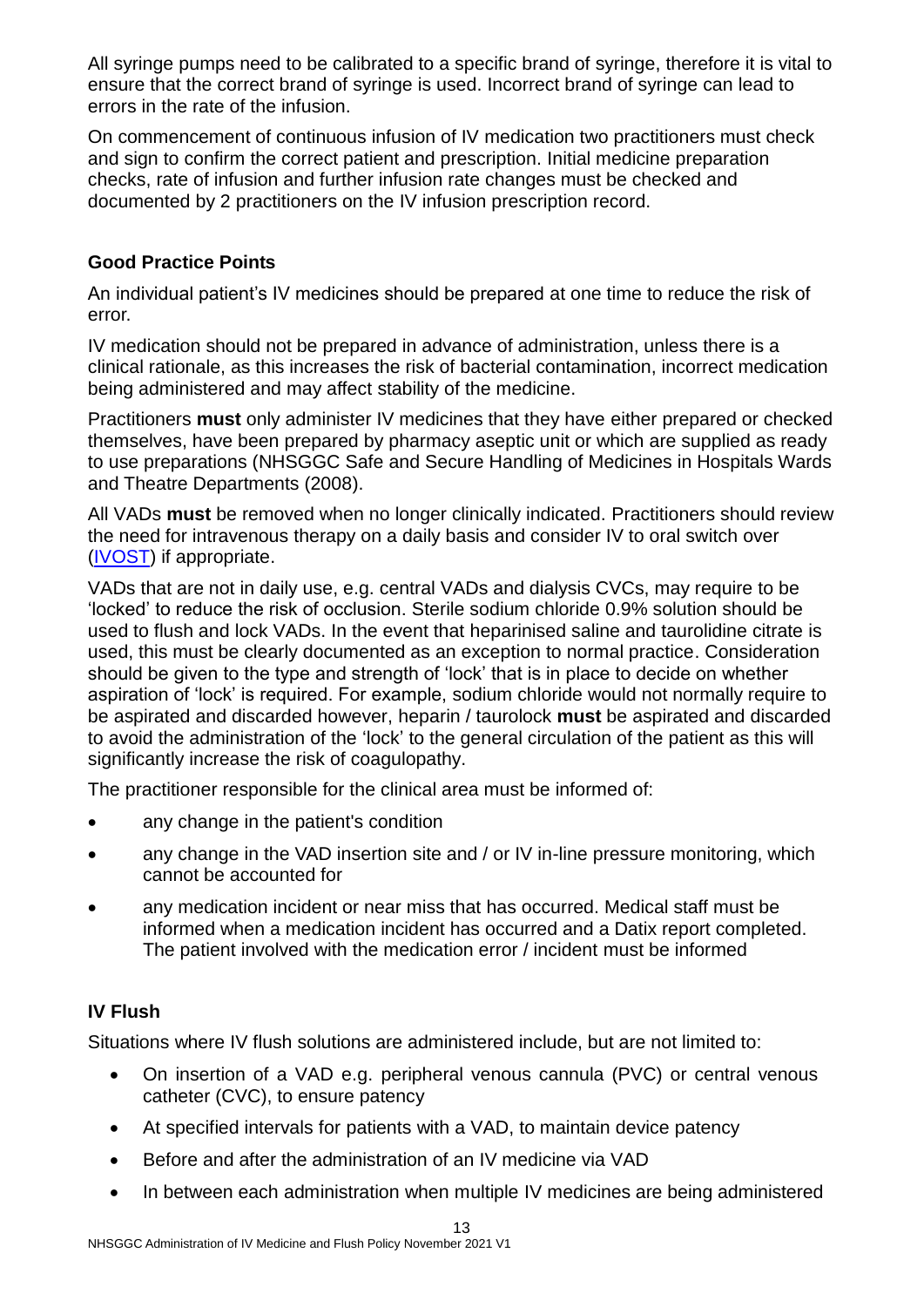Following blood sampling from a VAD, to maintain device patency

# **Legal background for IV flush**

Both sodium chloride 0.9% and glucose 5% injection are classified as Prescription Only Medicines (POMs) due to their intended IV route of administration. Medicines legislation and the NHS Greater Glasgow and Clyde (NHSGGC) Safe and Secure Handling of Medicines (2008) policy stipulate that all POMs for administration to patients must be prescribed by an appropriate authorised practitioner and a record of their administration should be made and retained using authorised records (e.g. Medicine Prescription and Administration Form, commonly referred to as the Kardex, or electronic equivalent). However, to facilitate safe and timely administration of IV flush solutions the accepted practice in NHSGGC is described below.

# **NHSGGC accepted practice for IV flush solutions**

Within NHSGGC Adult, Mental Health and Paediatric services (**excluding neonatal and SCBU areas**) it is accepted practice for IV flush solutions to be administered without a formal prescription or administration record as part of the routine care and maintenance of VADs. This is an authorised *exemption* to the normal practice for other POMs, as described in the NHSGGC Safe and Secure Handling of Medicines (2008) policy.

#### **IV Flush – core statements**

- The fluid administered as an IV flush is sterile sodium chloride 0.9%
- Recommended flush volume is dependent on the VAD being used, and should be a sufficient volume to remove blood or medicine residue. Normally this is twice the internal diameter of the VAD. For PVCs, normal flush volumes would be:
	- $\circ$  Adults and children  $> 1$  year 2.5mls 5mls
	- o Children ≤ 1 year 2.5mls
- All flushes, regardless of the volume of flush used, should be drawn up using a safety hypodermic needle and syringe which is at least 10ml in size, and administered immediately using a push/pause with positive pressure technique. This syringe size will reduce this risk of excess pressure being applied on the cannula or vein and / or to prevent VAD fracture / rupture. This technique reduces the risk of backflow of blood into the VAD and / or prevents VAD blockage
- All flush solutions should be independently checked with another practitioner prior to administration
	- o Medical staff may work in clinical situations where it is not possible to adhere rigidly to an independent second check. In these situations, a paused single check is permissible, and individual medical staff are accountable to ensure patient safety is not compromised
- A flush will be administered to all patients on insertion of a VAD and at routine time intervals thereafter to maintain and ensure device patency
- A flush will be administered before and after the administration of an IV medicine and between the administrations of multiple IV medicine

14

 $\circ$  In some instances, additional glucose 5% may be used if it is more suitable for use due to compatibility with the IV medicine being administered. Glucose 5% should also then be flushed with sterile 0.9% sodium chloride to avoid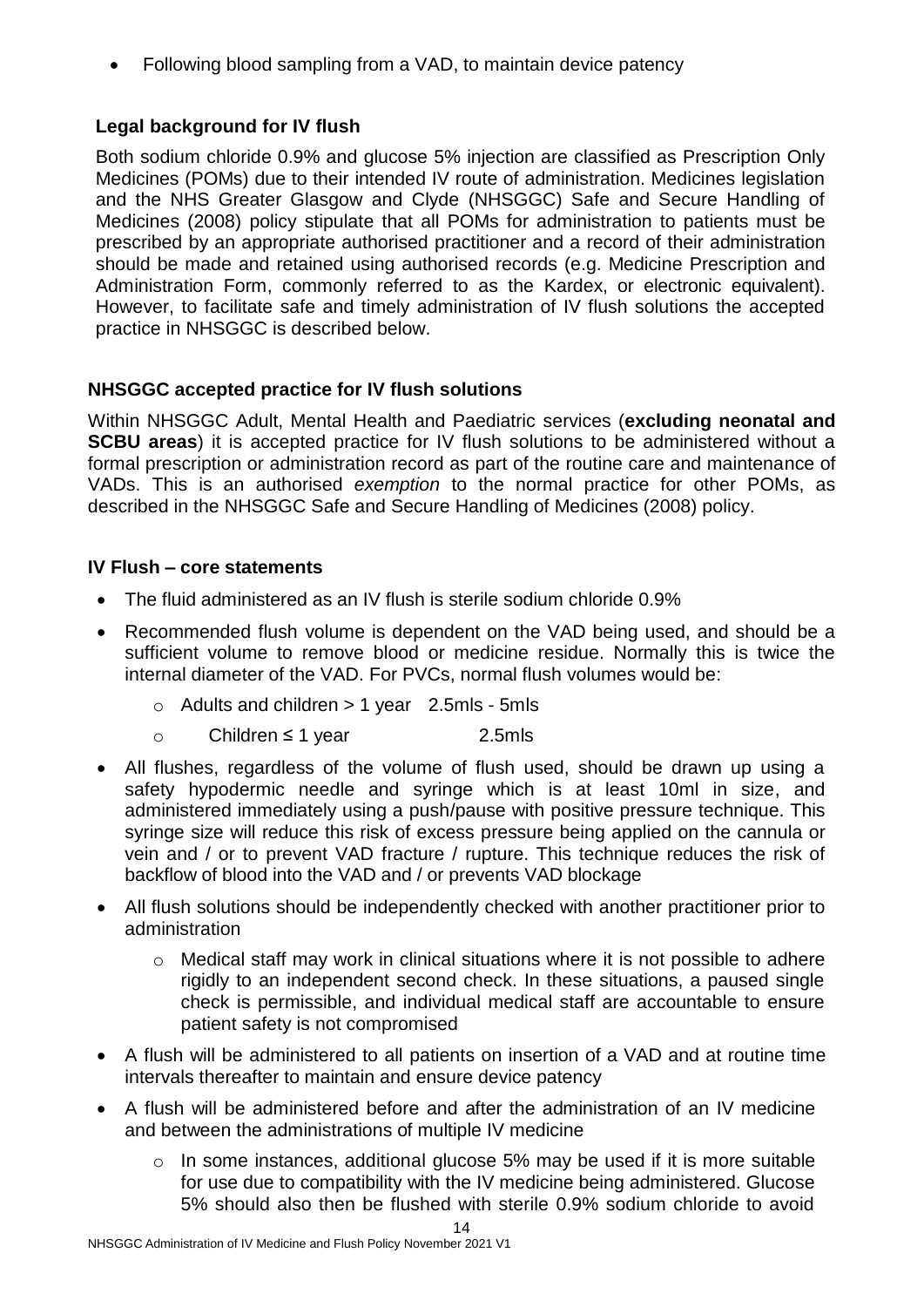sticky residue remaining in the VAD and maintain device patency

- Flush solutions for **adult** patients do not require to be prescribed by an authorised practitioner or the administration recorded
- Flush solutions for **paediatric patients (under 16 years of age)** do not require to be prescribed by an authorised practitioner, but a record of the volume administered should be recorded on the fluid balance chart or other appropriate documentation by the practitioners administering the flush. **NB – the IV flush policy does not apply in neonatal intensive care units or special care baby units**
- Health Care Support Workers (HCSWs) may only administer a flush as part of the PVC insertion process in adults and children > 1 month of age. They must have completed appropriate NHSGGC training and assessed as competent to undertake this skill
- This policy includes flush solutions administered within CT scan environments in these areas only, local guidelines should be followed with respect to the flush volume / flow rate and size of syringe to use. Within CT areas, no individual flush should exceed 10mls

# **IV Flush compatibility with medicines**

The IV monographs will indicate compatibility issues of the particular medicines and 0.9% sodium chloride, in which case 5% glucose may be required in addition to the sodium chloride flush e.g. order of administration being 0.9% sodium chloride (to ensure VAD patency), 5% glucose (to prevent compatibility issues), prescribed medication, 5% glucose (to avoid compatibility issues) then 0.9% sodium chloride (to remove residue and maintain VAD patency).

All flushes, regardless of the volume used should be drawn up using a sterile safety hypodermic needle and administered via a syringe which is at least 10ml in size using a push / pause technique that ends with positive pressure by depressing the syringe plunger before clamping the line or disconnecting the syringe. This technique prevents backflow of blood into the VAD reducing incidence of blockage, limits the amount of pressure which can be exerted on the VAD and can minimise the risk of catheter fracture.

The volume of IV flush should be at least twice the volume of the lumen / VAD to be flushed. Consideration should be given to individual patient weight and clinical condition e.g. neonates.

## **Additional notes for students on placement administering IV flush**

Student doctors / nurses /midwives may only administer an IV flush as part of the development of clinical skills (e.g. PVC insertion or IV medicine administration) under **direct supervision** during a practice-based placement. Medical, nursing or midwifery students must be supervised by NHSGGC staff who are trained and competent in flush administration.

Under the direct supervision of a registered healthcare practitioner who is competent in peripheral venous cannulation (PVC) insertion and/or administration of IV medicines: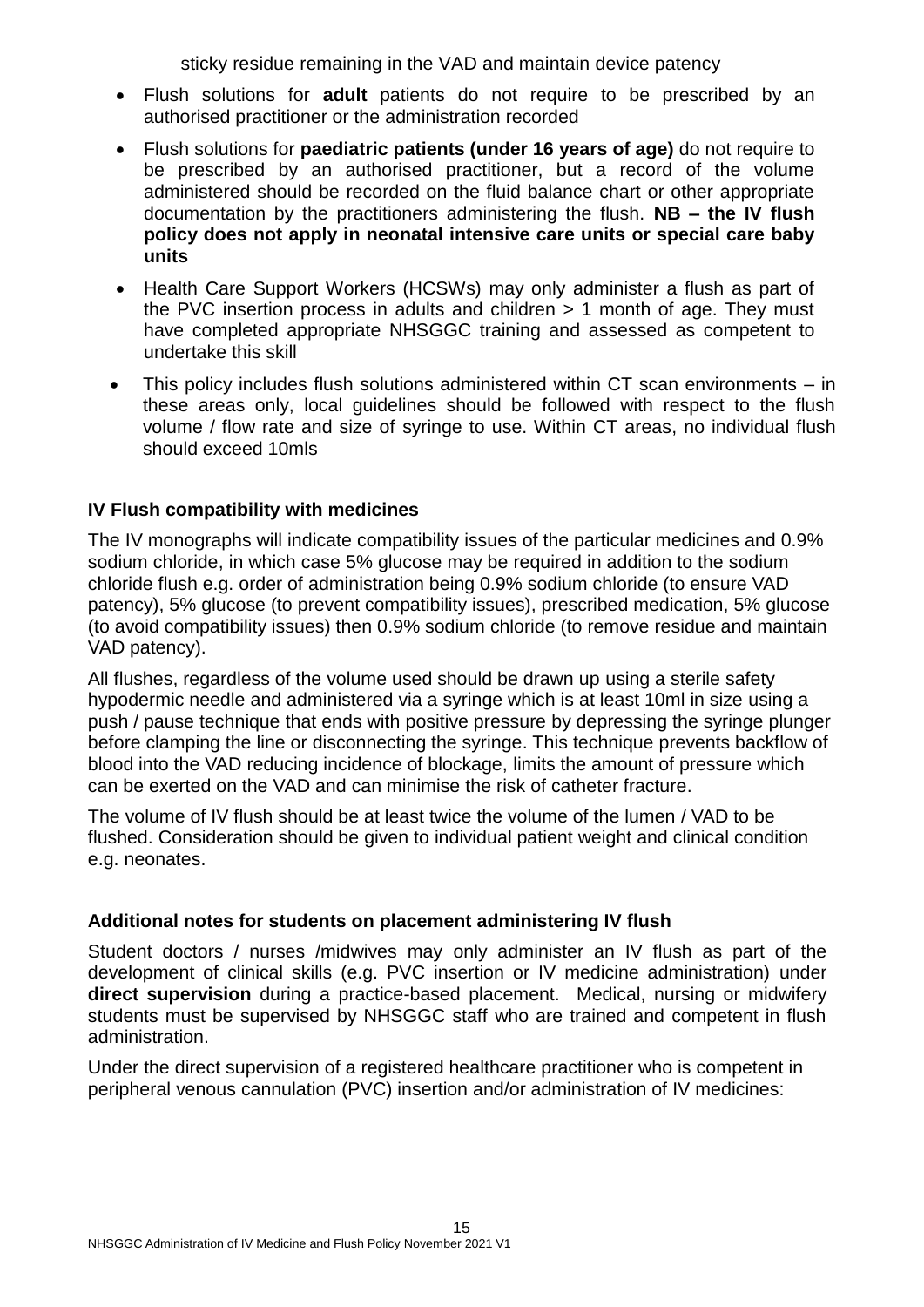#### **From September 2021:**

**Part 2 student midwives** can undertake the preparation and administration of IV 0.9% Sodium Chloride flush on PVC insertion, as part of routine PVC care and maintenance, and as part of IV medicine administration.

#### **From September 2022:**

**Part 3 adult field student nurses** can undertake the preparation and administration of IV 0.9% Sodium Chloride flush on PVC insertion, as part of routine PVC care and maintenance, and as part of IV medicine administration.

**Part 3 child field student nurses** can undertake the preparation and administration of IV 0.9% Sodium Chloride flush as part of IV medicine administration.

Prior to these dates all students must complete online theoretical modules and simulated practice within the HEI as part of the pre-registration programme. If sufficient learning opportunities are available during these practice placements, students can use the health board's cannulation competency document certification process

**Review of policy:** The policy will be reviewed every 2 years.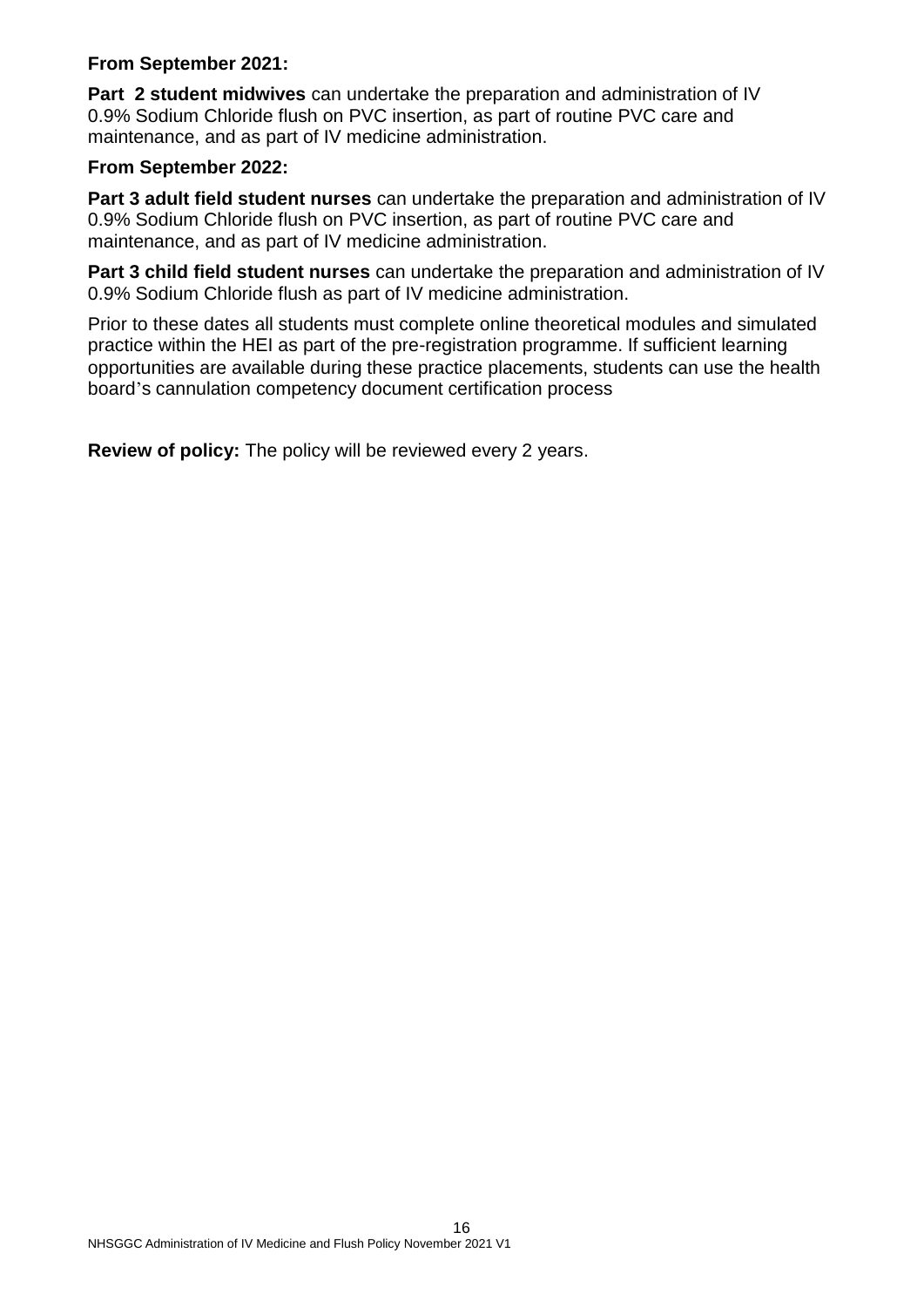# <span id="page-16-0"></span>**Equipment requirements:**

Prescription chart

PPE (minimum consideration of disposable apron and nitrile gloves)

Clean tray / trolley / appropriate surface

Appropriate size leur lock syringe(s)

21G safety hypodermic needle / or blunt filter needle

Medication vial(s) / ampoule(s)

IV 0.9% sodium chloride (NaCl) in a 10ml leur lock syringe(s) – for flush

2% chlorhexidine in 70% isopropyl alcohol wipes

# Clinical waste bag

- Perform hand hygiene
- Correctly identify patient, explain process to patient / child +/- parent. Gain consent
- Visually inspect VAD for patency, signs of infiltration, infection or phlebitis
- Perform hand hygiene
- Independently check medicine, reconstitution agent, diluents, flush, prescription and calculation with another practitioner
- Perform hand hygiene
- Apply PPE
- Clean top of vial(s) or ampoule(s) with 2% chlorhexidine and 70% alcohol wipe for 30s. Allow to dry
- Using an aseptic non touch technique, prepare medicine(s) as per the monograph and prescription chart. Label appropriately
- Scrub the hub of needle free access device (NFAD) for at least 30s using 2% chlorhexidine and 70% alcohol. Allow to dry

*NB \* Aspirate to remove VAD 'lock' if necessary (check patient notes / care plan / bundle). Attach syringe, unclamp lumen if required, aspirate, re apply clamp and detach syringe. Discard.*

 Using an aseptic non touch technique, attach 10ml syringe with 0.9% NaCl to NFAD. Unclamp lumen if required, flush the VAD using a push / pause technique. Reapply clamp and disconnect syringe whilst maintaining positive pressure on syringe plunger

*NB \* Neonates / paediatric may require a smaller volume of flush*

- Flush should be administered with ease. If there are signs of resistance, infiltration, extravasation or inflammation discontinue
- Using an aseptic non touch technique, attach syringe, unclamp lumen if required and administer medicine at a rate in accordance to IV medicine monograph
- If patient complains of discomfort or shows signs of reaction, discontinue and call for help
- Repeat administration process, if multiple bolus administrations are being given, with additional flush between each medicine administration to prevent compatibility issues

# **When administration is complete**

- Reposition clamp if required and detach syringe
- Using an aseptic non touch technique, attach 10ml syringe of 0.9% NaCl to NFAD. Unclamp lumen if required, flush VAD using a push / pause technique. Reapply clamp whilst maintaining positive pressure on syringe plunger. Disconnect syringe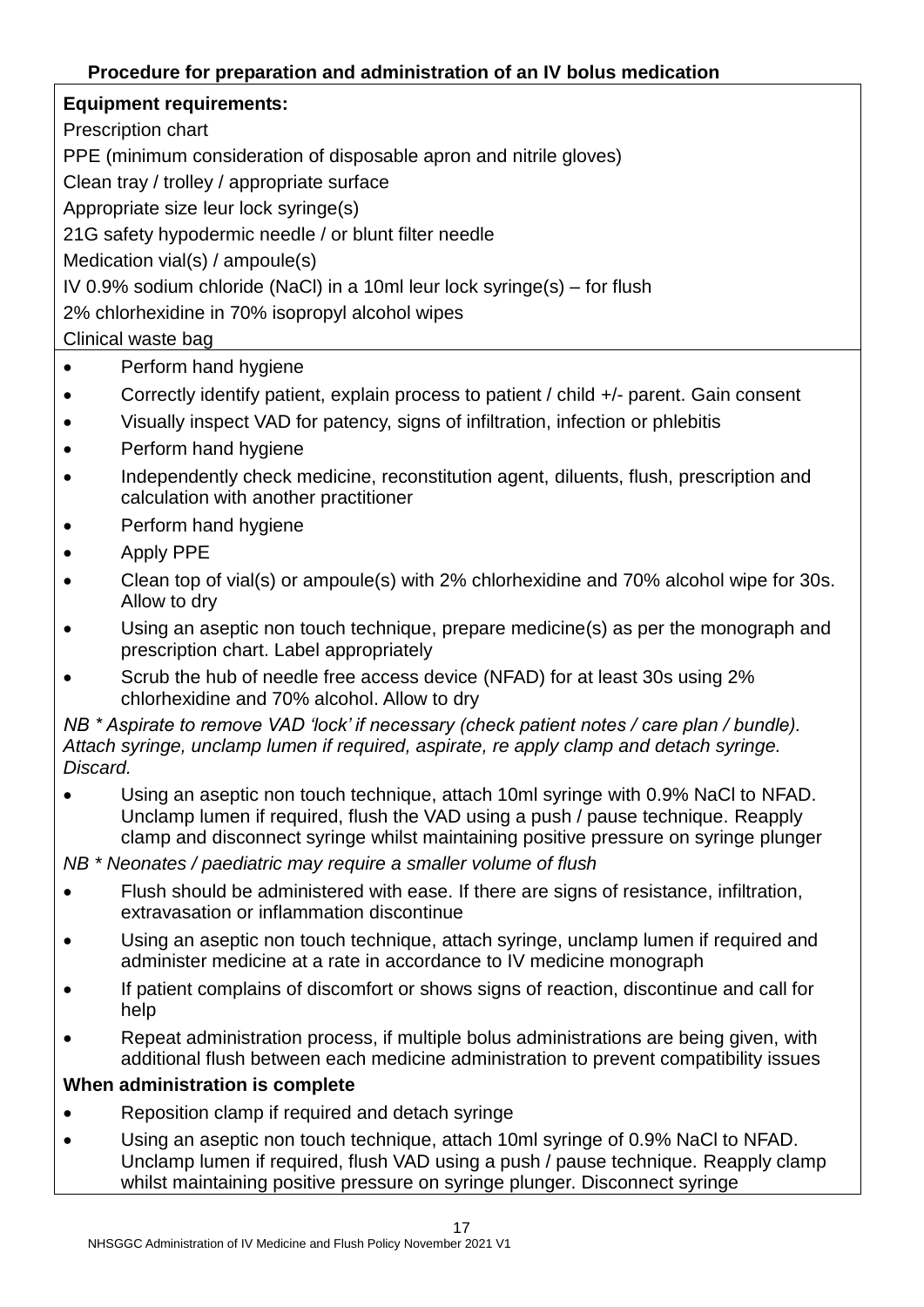- Scrub the hub of needle free access device (NFAD) to remove any medicine residue for at least 30s using 2% chlorhexidine and 70% alcohol. Allow to dry
- Discard all disposable equipment
- Remove PPE and discard as healthcare waste
- Perform hand hygiene
- Both practitioners document medicine administration on appropriate prescription charts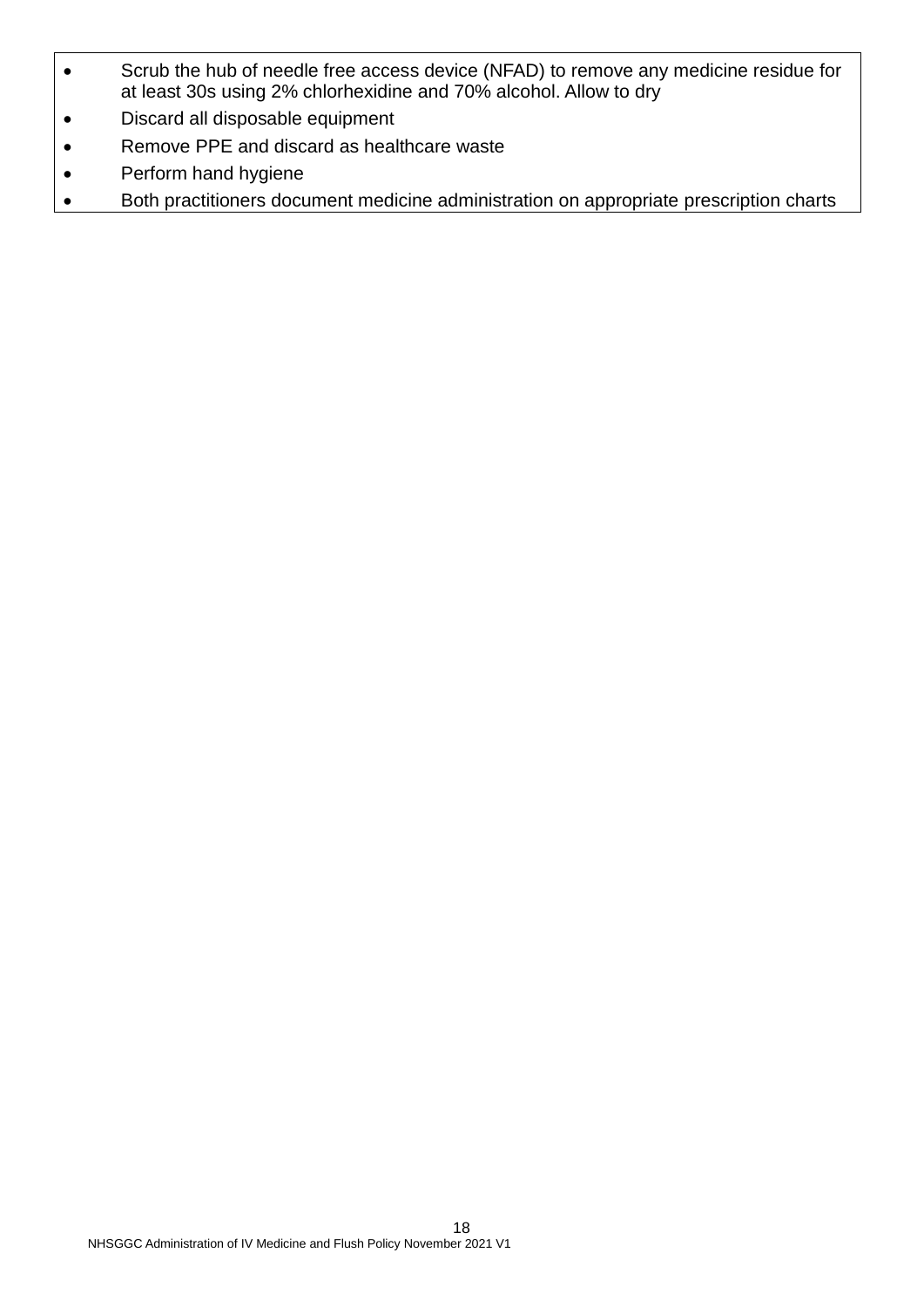# <span id="page-18-0"></span>**Procedure for adding and administration of medicines via a volumetric pump**

# **Equipment requirements:**

PPE (minimum consideration of disposable apron and nitrile gloves)

Clean tray / trolley / appropriate surface

Appropriate size leur lock syringe(s)

Medication vial(s) / ampoule(s)

Prescription chart

21G safety hypodermic needle / or blunt filter needle

IV 0.9% sodium chloride (NaCl) in a 10ml leur lock syringe – for flush

Appropriate volume of diluent (e.g. 100ml 5% glucose)

IV administration set

Yellow medicine additives label

Volumetric pump should use when possible

2% chlorhexidine in 70% isopropyl alcohol wipes

# Clinical waste bag

- Perform hand hygiene
- Correctly identify patient, explain process to the patient / child + / parent. Gain consent
- Visually inspect VAD for patency, signs of infiltration, infection or phlebitis
- Perform hand hygiene
- Independently check medicine, reconstitution agent, diluent, flush, prescription and calculation with another practitioner.
- Complete medicine additive label
- Perform hand hygiene
- Apply PPE
- Clean top of vial(s) or ampoule(s) and injection port of fluid bag (diluent) with 2% chlorhexidine and 70% alcohol wipe for 30s. Allow to dry
- Using a aseptic non touch technique, prepare medicines as per the monograph and prescription chart
- Using an aseptic non touch technique, inject reconstituted medicines slowly into fluid bag (diluent) via additive port. Invert bag 3 to 4 times. Label appropriately
- Using a aseptic non touch technique, attach bag to an appropriate IV administration set and prime line
- Scrub the hub of the needle free access device (NFAD) for at least 30s using 2% chlorhexidine and 70% alcohol. Allow to dry

*NB \* Attach syringe, unclamp lumen if required and aspirate to remove 'lock' if necessary (check patient notes / care plan / bundle). Re apply clamp and detach syringe*

- Using an aseptic non touch technique, attach 10ml syringe with 0.9% NaCl to NFAD. Unclamp lumen if required, flush the VAD using a push / pause technique. Reapply clamp and disconnect syringe whilst maintaining positive pressure on syringe plunger
- *NB \* Neonates / paediatric may require a smaller volume of flush*
- Flush should be administered with ease. If there are signs of resistance, infiltration, extravasation or inflammation discontinue process
- Using an aseptic non touch technique, attach the IV administration set to the NFAD, unclamp lumen if required and infuse medicine at an appropriate rate in accordance to IV medicine monographs. A volumetric pump should be used where possible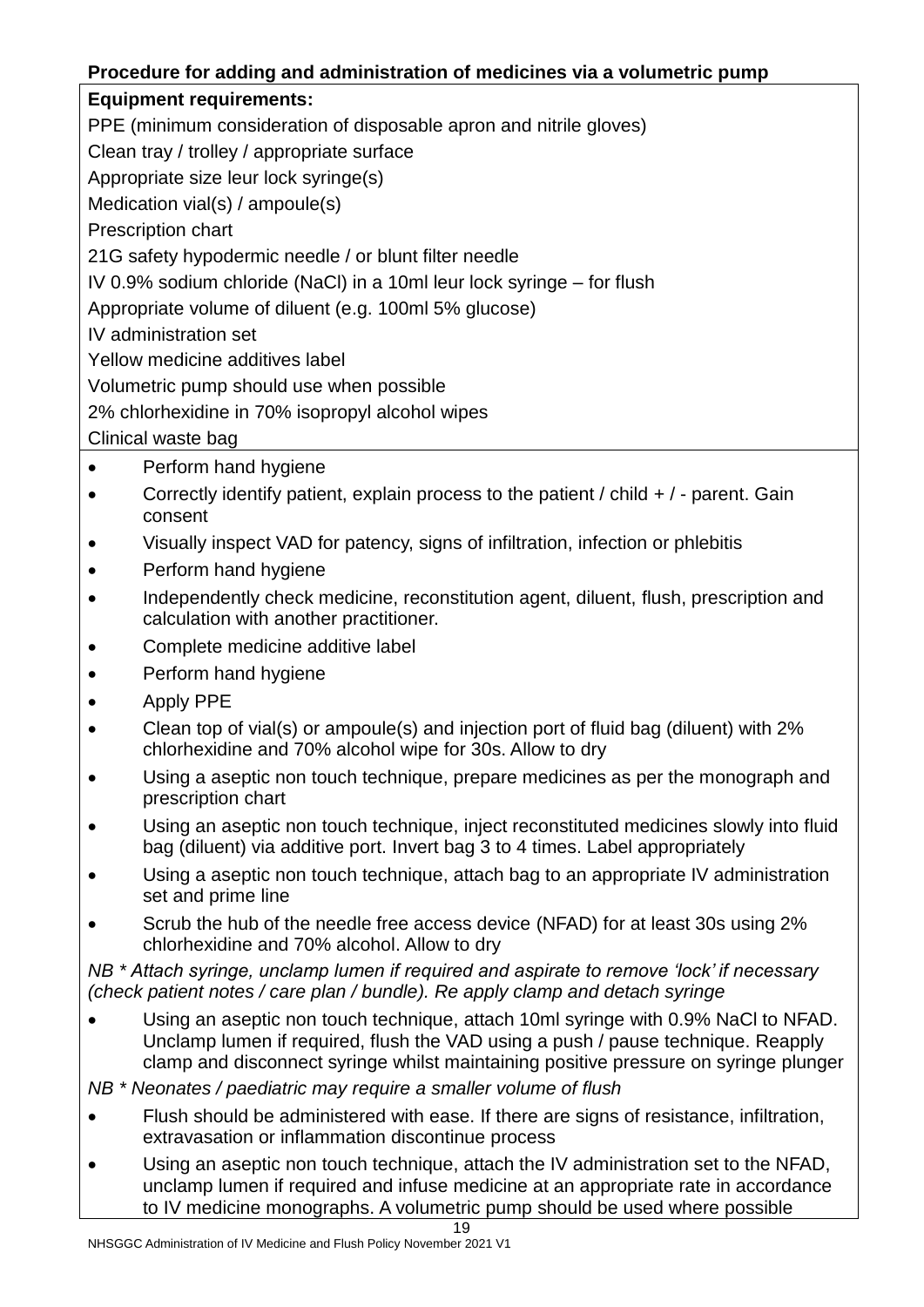- If patient complains of discomfort or shows signs of a reaction, discontinue and call for help
- Discard all disposable equipment
- Remove PPE and discard as healthcare waste
- Perform hand hygiene
- Both practitioners document medicine administration on appropriate prescription charts (including pump chart) and commence ongoing infusion checks / monitoring

# **When administration of medicine is complete**

- Perform hand hygiene
- Apply PPE
- Re position clamp if required

Consider that when the infusion bag is empty the administration set and tubing will still contain an amount of medicine. Volumetric pump and gravity infusion sets' generally hold a volume range of 20- 30mL, this varies depending on the type and length of the set.

## **If disconnecting the administration set:**

- Detach the administration set
- Using an aseptic non touch technique, attach 10ml syringe with 0.9% NaCl to NFAD. Unclamp lumen if required, flush the VAD using a push / pause technique. Reapply clamp and disconnect syringe whilst maintaining positive pressure on syringe plunger.

## *NB \* Neonates / paediatric may require a smaller volume of flush*

- Scrub the hub of the needle free access device (NFAD) to remove any medicine residue for at least 30s using 2% chlorhexidine and 70% alcohol. Allow to dry
- Discard all disposable equipment
- Remove PPE and discard as healthcare waste
- Perform hand hygiene
- Both practitioners document medicine administration on appropriate prescription charts (including pump chart) and commence ongoing monitoring

# **If leaving the administration set attached to administer the remaining medicine:**

- Using an aseptic non touch technique, remove the completed infusion bag and attach a 50ml or 100ml bag of compatible infusion fluid to the administration set
- Set the pump to administer a minimum of 20 30mls set at the same rate as the medicine was running at

## *NB \* Neonates / paediatric may require a smaller volume of flush*

- Infusion should be administered with ease. If there are signs of resistance, infiltration, extravasation or inflammation discontinue process
- Discard all disposable equipment
- Remove PPE and discard as healthcare waste
- Perform hand hygiene
- Both practitioners document medicine administration on appropriate prescription charts (including pump chart) and commence ongoing monitoring

## **When administration is complete**

Perform hand hygiene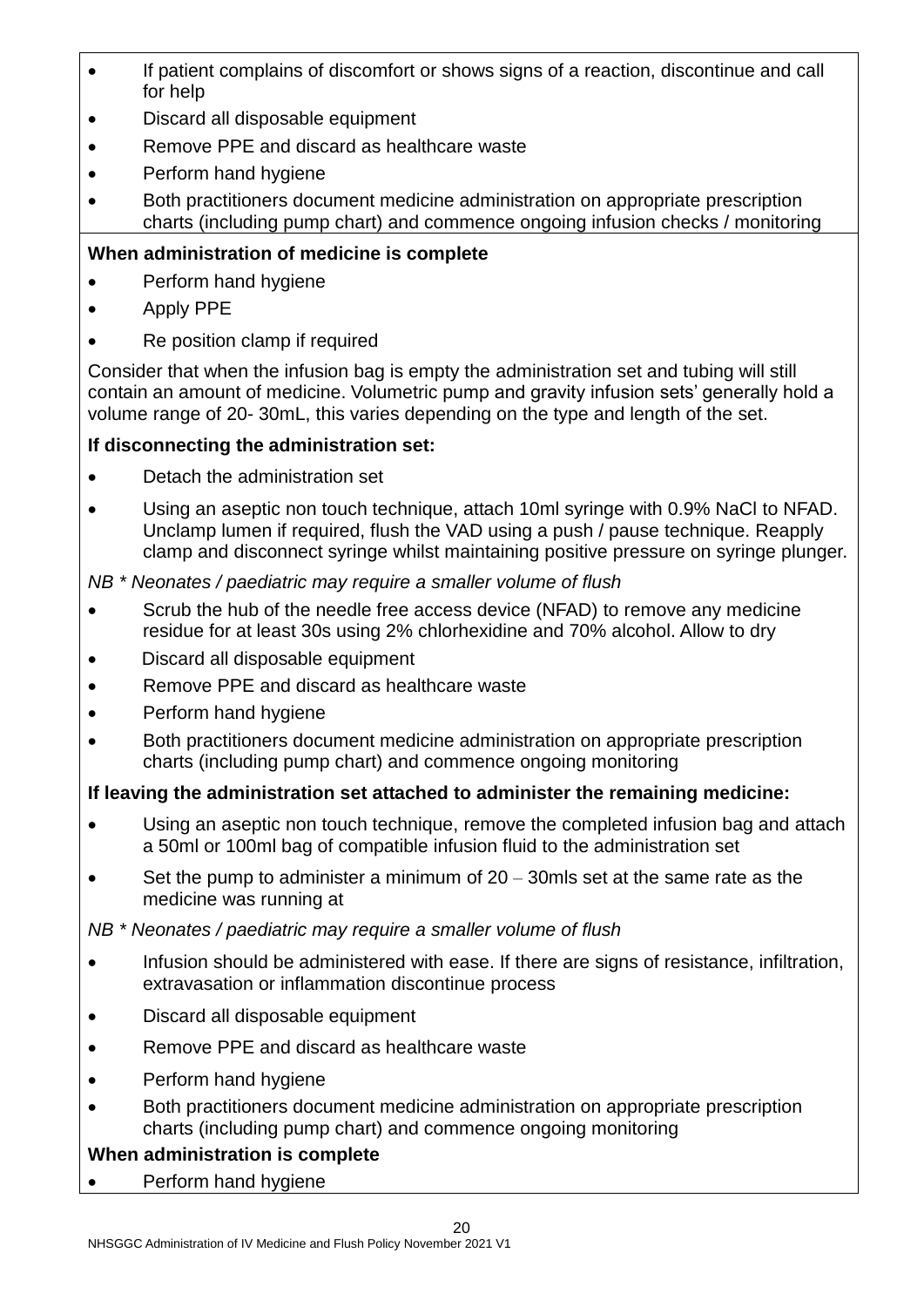- Apply PPE
- Re position clamp if required
- Detach IV administration set
- Using an aseptic non touch technique, attach 10ml syringe with 0.9% NaCl to NFAD. Unclamp lumen if required, flush the VAD using a push / pause technique. Reapply clamp and disconnect syringe whilst maintaining positive pressure on syringe plunger.
- Discard all disposable equipment
- Remove PPE and discard as healthcare waste
- Perform hand hygiene
- Document administration on appropriate charts (including pump chart) and commence ongoing infusion checks / monitoring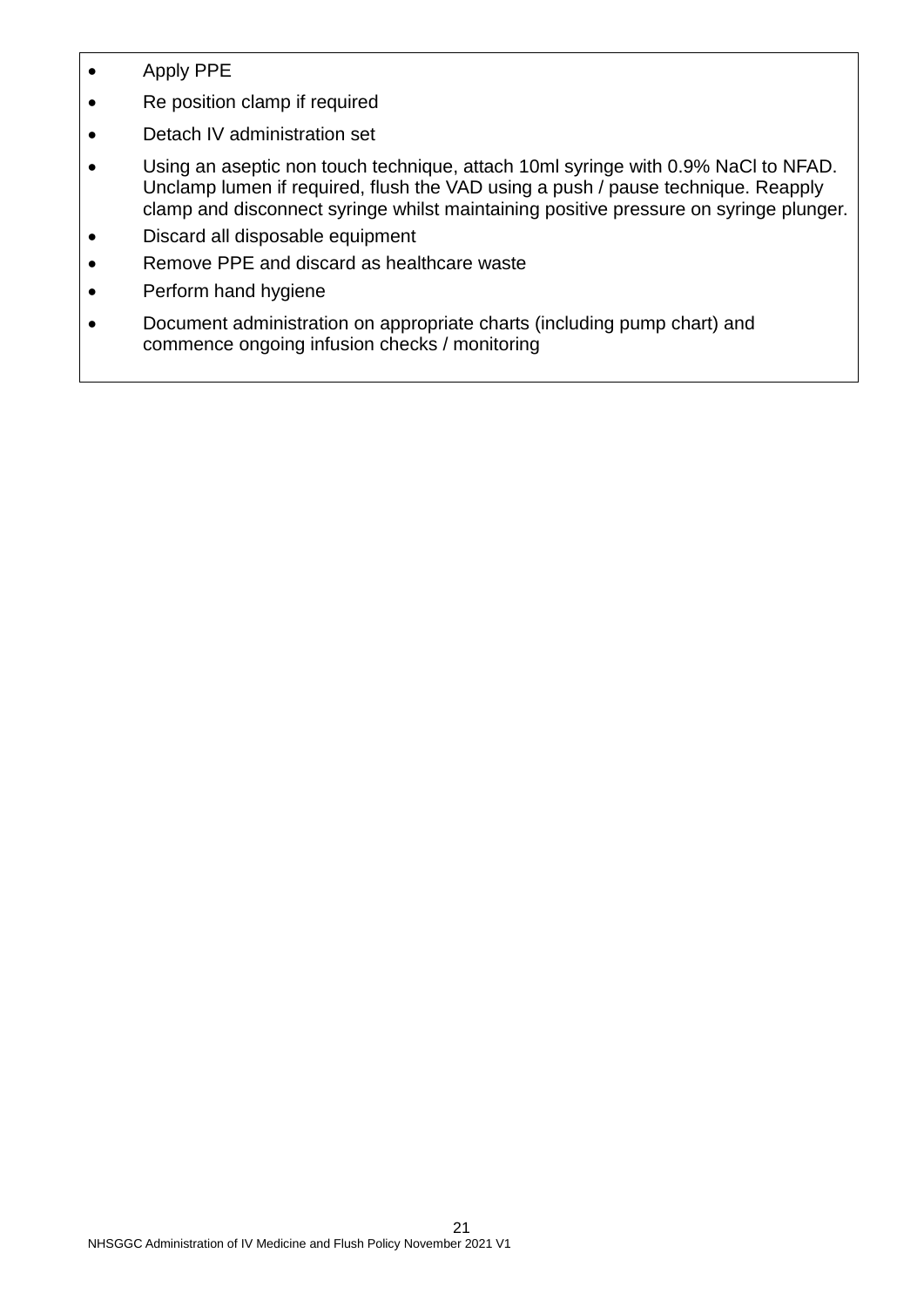# <span id="page-21-0"></span>**Procedure for adding and administration of medicines via syringe pump**

# **Requirements**

PPE (minimum consideration of disposable apron and nitrile gloves)

Clean tray / trolley / appropriate surface

Appropriate size leur lock syringe(s)

Medication vial(s) / ampoule(s)

Prescription chart

21G safety hypodermic needle / or blunt filter needle

IV 0.9% sodium chloride (NaCl) in a 10ml syringe - for flush

Appropriate volume of diluent (e.g. 0.9% NaCL)

IV infusion line

Yellow medicine additives label

Syringe pump

2% chlorhexidine in 70% isopropyl alcohol wipes

# Clinical waste bag

- Perform hand hygiene
- Correctly identify patient, explain process to patient / child + / parent. Gain consent
- Visually inspect VAD for patency, signs of infiltration, infection or phlebitis
- Perform hand hygiene
- Independently check medicine, flush, diluent, prescription and calculation with another practitioner
- Complete medicine additive label
- Perform hand hygiene
- Apply PPE
- Clean top of vial(s) or ampoule(s) for 30s with 2% chlorhexidine and 70% alcohol wipe. Allow to dry
- Using an aseptic non touch technique, prepare medicines as per the monograph and prescription chart
- Using an aseptic non touch technique, draw the reconstituted medicine with any diluents required into the leur lock syringe ensuring that correct end volume is achieved. Label appropriately
- Attach syringe to an appropriate IV infusion line
- Insert syringe into syringe pump, set up according to manufacturer's instruction. Use the syringe pump to purge the infusion line of air
- Scrub the hub of the needle free access device (NFAD) for at least 30s using 2% chlorhexidine and 70% alcohol. Allow to dry

*NB \*Attach syringe, unclamp lumen if required and aspirate to remove 'lock' if necessary (check patient notes / care plan / bundle). Re apply clamp and detach syringe*

 Using an aseptic non touch technique, attach 10ml syringe with 0.9% NaCl to NFAD. Unclamp lumen if required, flush the VAD using a push / pause technique. Reapply clamp and disconnect syringe whilst maintaining positive pressure on syringe plunger

*NB \* Neonates / paediatric may require a smaller volume of flush*

- Flush should be administered with ease. If there are signs of resistance, infiltration, extravasation or inflammation discontinue process
- Using an aseptic non touch technique, attach the IV infusion line to the NFAD, unclamp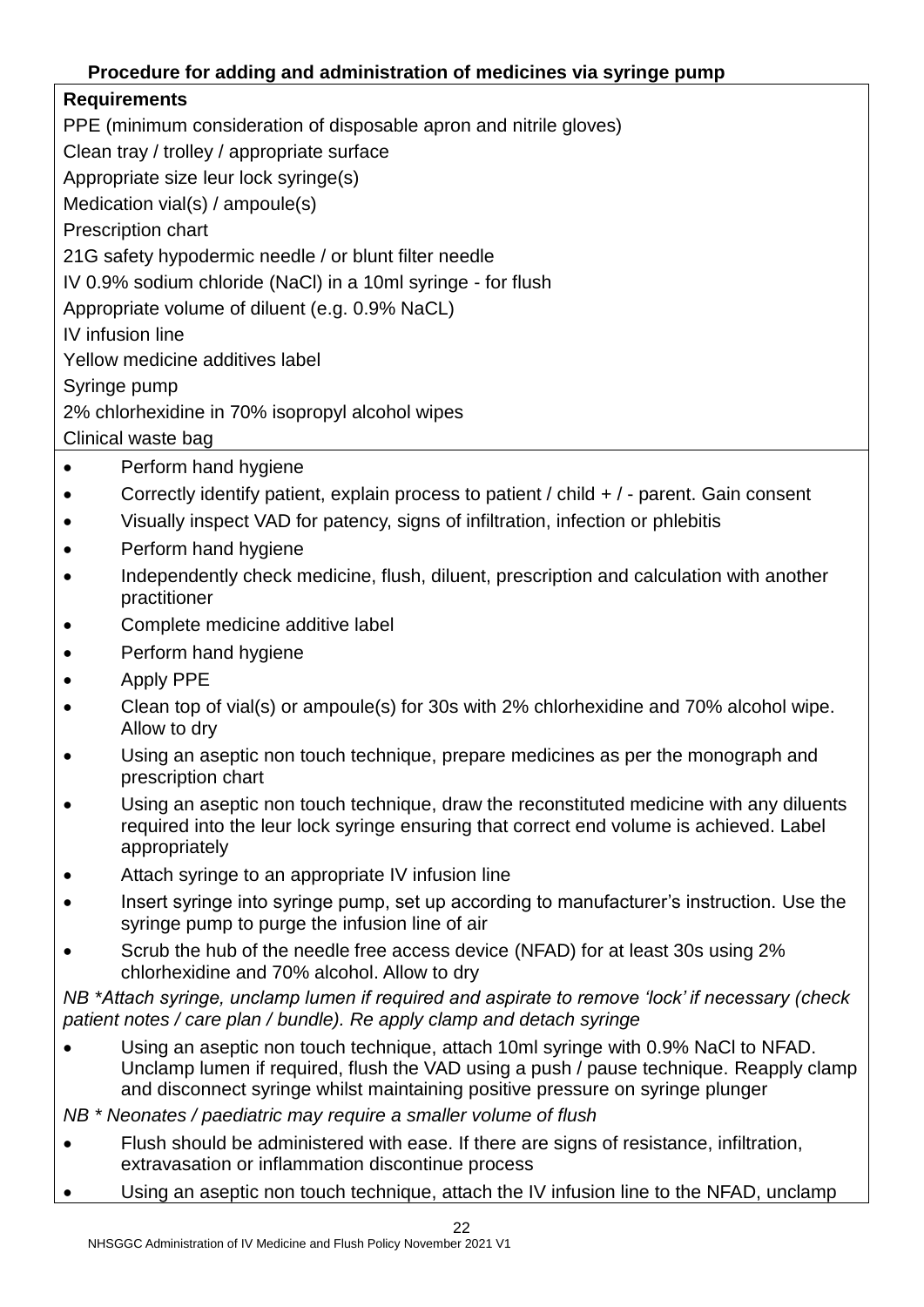lumen if required and infuse medicine at an appropriate rate in accordance to IV medicine monographs

- If patient complains of discomfort or shows signs of a reaction, discontinue and call for help
- Discard all disposable equipment
- Remove PPE and discard as healthcare waste
- Perform hand hygiene
- Document administration on appropriate charts (including pump chart) and commence ongoing infusion checks and monitoring

# **When administration is complete**

- Perform hand hygiene
- Apply PPE
- Re position clamp if required

Consider that when the syringe is empty the infusion line will still contain a small amount of medicine. Syringe infusion lines hold a small volume of solution, generally around 2mL, depending on the type and length of the line. Further consideration should be given as to whether this small volume should be administered.

# **If disconnecting the infusion line:**

- Detach IV infusion line
- Using an aseptic non touch technique, attach 10ml syringe with 0.9% NaCl to NFAD. Unclamp lumen if required, flush the VAD using a push / pause technique. Reapply clamp and disconnect syringe whilst maintaining positive pressure on syringe plunger

*\*Neonates / paediatric may consider a smaller volume of flush*

- Scrub the hub of the needle free access device (NFAD) to remove medicine residue for at least 30s using 2% chlorhexidine and 70% alcohol. Allow to dry
- Discard all disposable equipment
- Remove PPE and discard as healthcare waste
- Perform hand hygiene
- Document administration on appropriate charts (including pump chart) and commence ongoing infusion checks / monitoring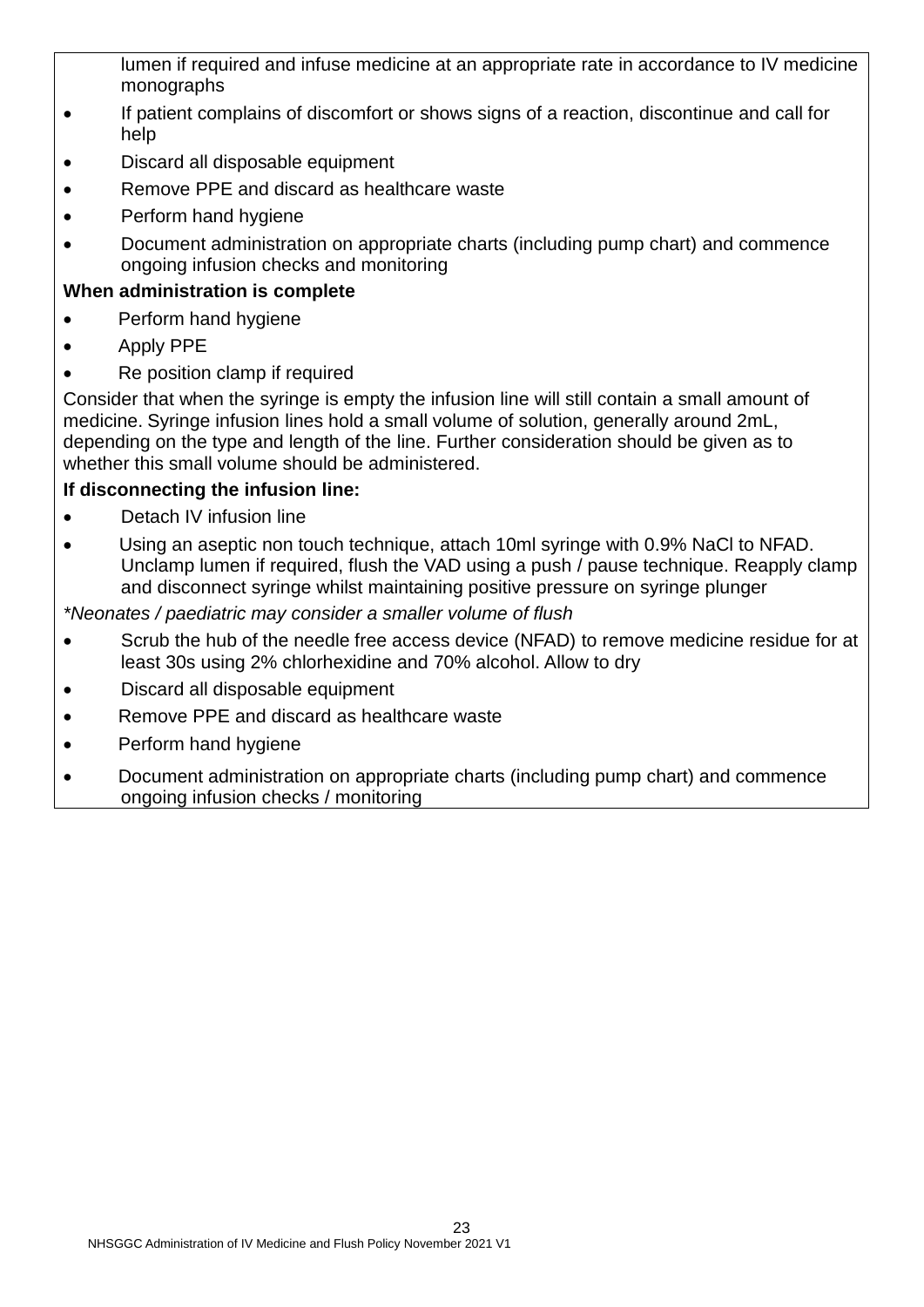## <span id="page-23-0"></span>**Appendix 1 – Related NHSGGC policies and guidance / guidelines (hyperlinks to documents / webpages)**

[NHS Greater Glasgow and Clyde \(2008\) NHS Greater Glasgow and Clyde Safe and](http://www.staffnet.ggc.scot.nhs.uk/Acute/Division%20Wide%20Services/Pharmacy%20and%20Prescribing%20Support%20Unit/Clinical%20Governance/Documents/NHSGGCSafeSecureHandlingofMedicinesinHospitalWards.pdf)  [secure handing of medicines in hospital wards, theatres and departments](http://www.staffnet.ggc.scot.nhs.uk/Acute/Division%20Wide%20Services/Pharmacy%20and%20Prescribing%20Support%20Unit/Clinical%20Governance/Documents/NHSGGCSafeSecureHandlingofMedicinesinHospitalWards.pdf)

[Vascular Access Procedure and Practice Guidelines \(2019\)](http://www.staffnet.ggc.scot.nhs.uk/Acute/Division%20Wide%20Services/Practice%20Development/GGC%20PD%20Calendar/Pages/default.aspx)

[Control of Substances Hazardous to Health \(COSSH\)](http://www.hse.gov.uk/pubns/priced/l5.pdf)

[Pharmaceutical Waste Guidance](http://www.staffnet.ggc.scot.nhs.uk/Acute/Division%20Wide%20Services/Pharmacy%20and%20Prescribing%20Support%20Unit/CG%20Staffnet/Waste%20disposal%20guide%20amended%20230817.pdf)

[Food, Fluid and Nutrition](http://www.staffnet.ggc.scot.nhs.uk/Acute/Division%20Wide%20Services/Food%20Fluid%20And%20Nutrition/Pages/default.aspx)

[Infection prevention and control guidelines](http://www.nhsggc.org.uk/your-health/infection-prevention-and-control/)

[NHSGGC IV Flush Policy](http://www.staffnet.ggc.scot.nhs.uk/Acute/Division%20Wide%20Services/Practice%20Development/Specialist%20and%20Advanced%20Practice/Documents/Acute_division_intravenous_flush_policy.pdf)

[NHSGGC Management of occupational and non occupational](http://library.nhsggc.org.uk/mediaAssets/PHPU/NHSGGC%20MANAGEMENT%20OF%20OCCUPATIONAL%20AND%20NON-OCCUPATIONAL%20EXPOSURES%20TO%20BBV.pdf) exposures to blood borne [viruses including needle stick injuries and sexual exposures policy](http://library.nhsggc.org.uk/mediaAssets/PHPU/NHSGGC%20MANAGEMENT%20OF%20OCCUPATIONAL%20AND%20NON-OCCUPATIONAL%20EXPOSURES%20TO%20BBV.pdf)

[Medicine prescription charts](http://www.staffnet.ggc.scot.nhs.uk/Clinical%20Info/MPC/Pages/MPCHP.aspx) - NHSGGC approved in-patient charts

Injectable medicines guide [IV Medusa monographs](http://www.injguide.nhs.uk/)

[Core prevention policies and SOPs](http://www.nhsggc.org.uk/your-health/infection-prevention-and-control/prevention-and-control-of-infection-manual-policies-sops-guidelines/core-prevention-policies-sops-includes-sicps/) (including SICPs)

[Patient Identification Band Policy](http://www.staffnet.ggc.scot.nhs.uk/Search/Pages/results.aspx?k=identification%20band%20policy&s=All%20Sites)

**[Medicine Proficiency: Non Intravenous](http://www.staffnet.ggc.scot.nhs.uk/Acute/Division%20Wide%20Services/Practice%20Development/Documents/NON%20IV%20Medicines%202016.pdf)** 

[Consent policy on healthcare assessment, care and treatment](http://www.staffnet.ggc.scot.nhs.uk/Corporate%20Services/Clinical%20Governance/Key%20Information/Consent%20to%20Treatment/Consent%20Policy%20FINAL.pdf)

**Paediatric guidance**:

[Haemato-oncology patient's fluid and electrolytes management \(Schiehallion\)](http://www.clinicalguidelines.scot.nhs.uk/media/2190/yor-haem-008-fluid-and-electrolytes-v2.pdf)

[Intravenous fluid guidance for previously well children aged 7 days to 16 years](http://www.clinicalguidelines.scot.nhs.uk/media/2322/intravenous-fluid-guidance-in-previously-well-children-aged-7-days-to-16-yearsb.pdf)

[Intravenous fluid therapy in children and young people in hospital](https://www.nice.org.uk/guidance/ng29)

[West of Scotland Cancer Network Extravasation in Practice Guidelines](http://www.intranet.woscan.scot.nhs.uk/guidelines-and-protocols/extravasation/) (policy and tools)